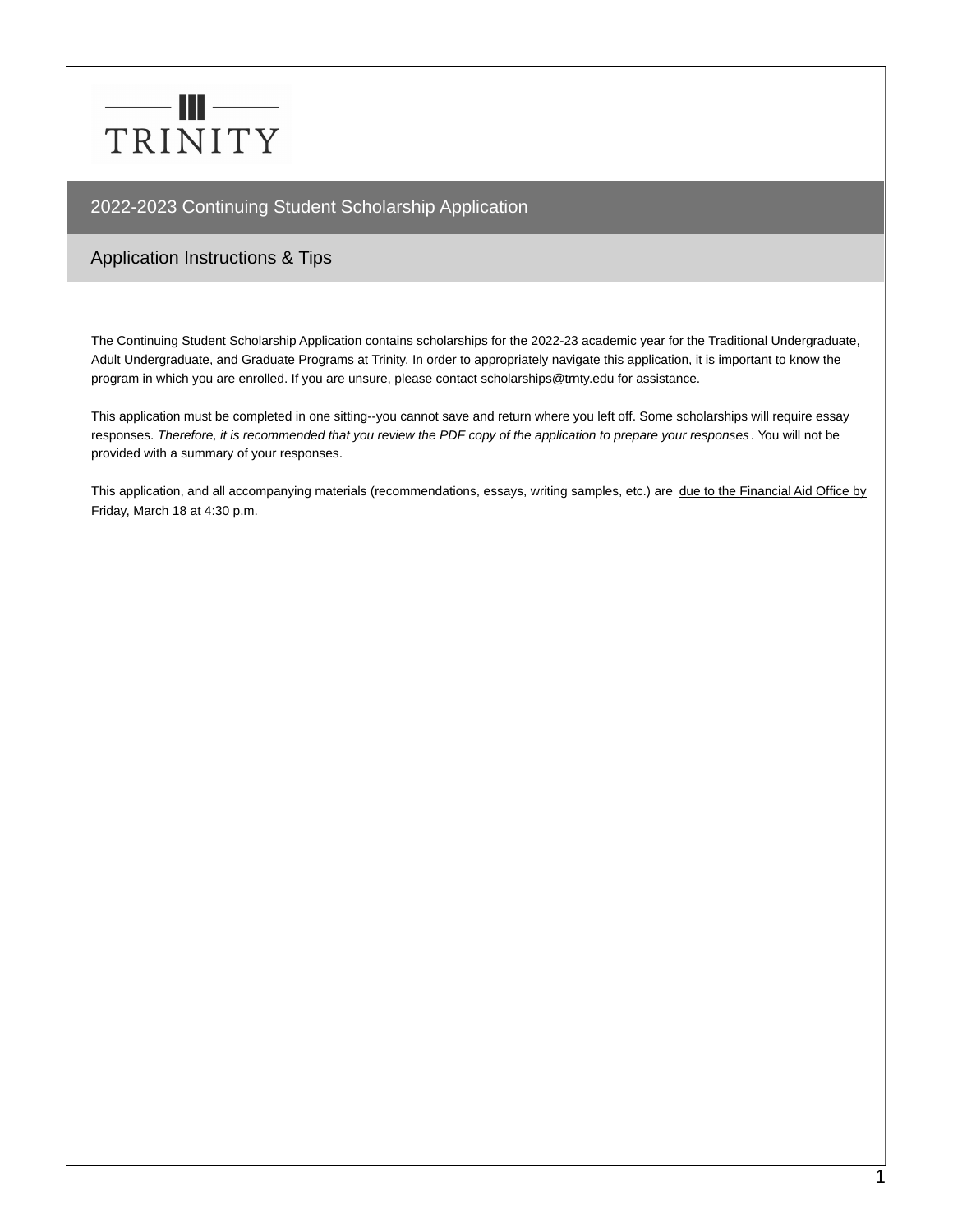# $\qquad \qquad \blacksquare$ TRINITY

2022-2023 Continuing Student Scholarship Application

 $\hat{\mathbf{z}}$ 

# Student Information

\* 1. First Name

\* 2. Last Name

#### \* 3. Enrollment Category

\* 4. Trinity 5 digit ID

\* 5. Home City

#### \* 6. Home State

\* 7. Email Address

#### \* 8. Cumulative GPA

\* 9. Academic Major(s)

| Major                     |  |
|---------------------------|--|
| 2nd Major (if applicable) |  |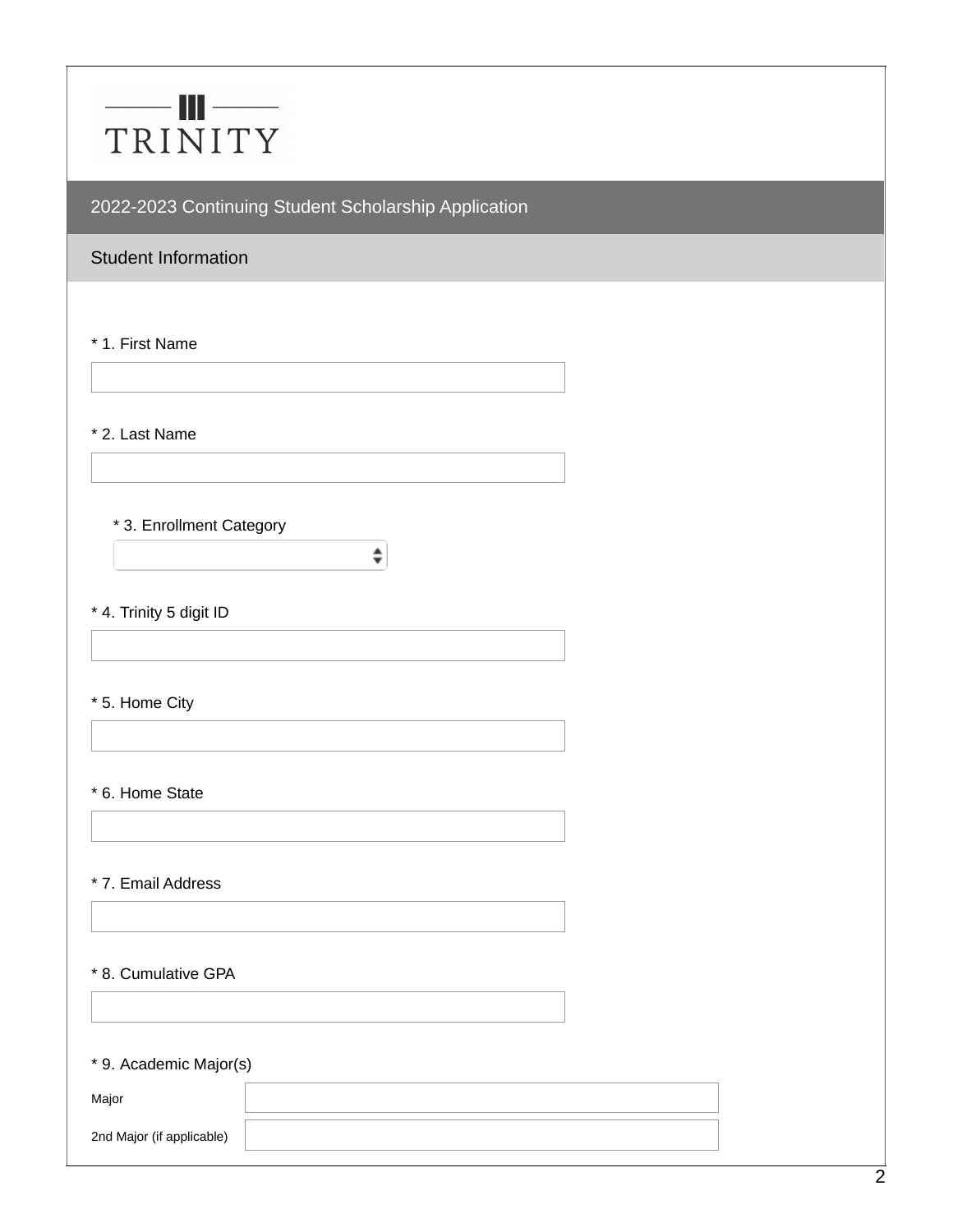| 10. Academic Minor(s)     |  |
|---------------------------|--|
| Minor                     |  |
| 2nd Minor (if applicable) |  |

- \* 11. Anticipated Grade Level in the fall
	- Freshman  $\left( \quad \right)$
	- Sophomore
	- Junior
	- Senior
	- Graduate, 1st year
	- Graduate, 2nd year or beyond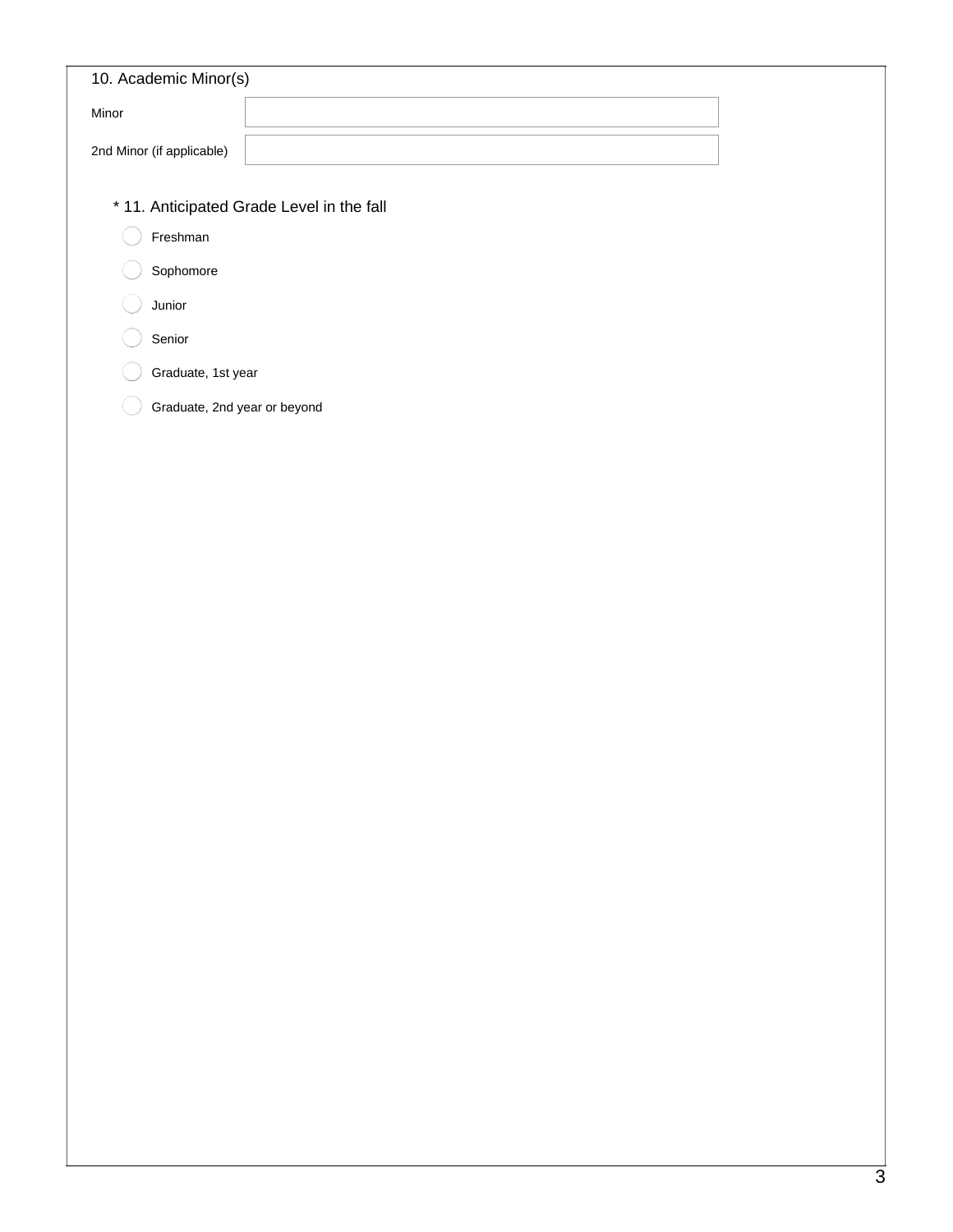

Traditional Undergraduate Program Navigation

## **This page will help you navigate the available scholarship opportunities. Choose an option below to navigate to scholarships in that category. You will have an opportunity to return to this page.**

\* 12. Choose to apply for available scholarships associated with a program of study, OR continue on to "Scholarships based on other criteria".

| Art                                  |
|--------------------------------------|
| Biology & Chemistry                  |
| <b>Business</b>                      |
| Church Ministry                      |
| Communication Arts / Journalism      |
| <b>Criminal Justice</b>              |
| Education                            |
| English                              |
| History                              |
| Math & Computer Science              |
| Music                                |
| Nursing                              |
| Psychology                           |
| Social Work                          |
| <b>Special Education</b>             |
| Theology                             |
| Scholarships based on other criteria |
| I am finished-ready to submit        |
|                                      |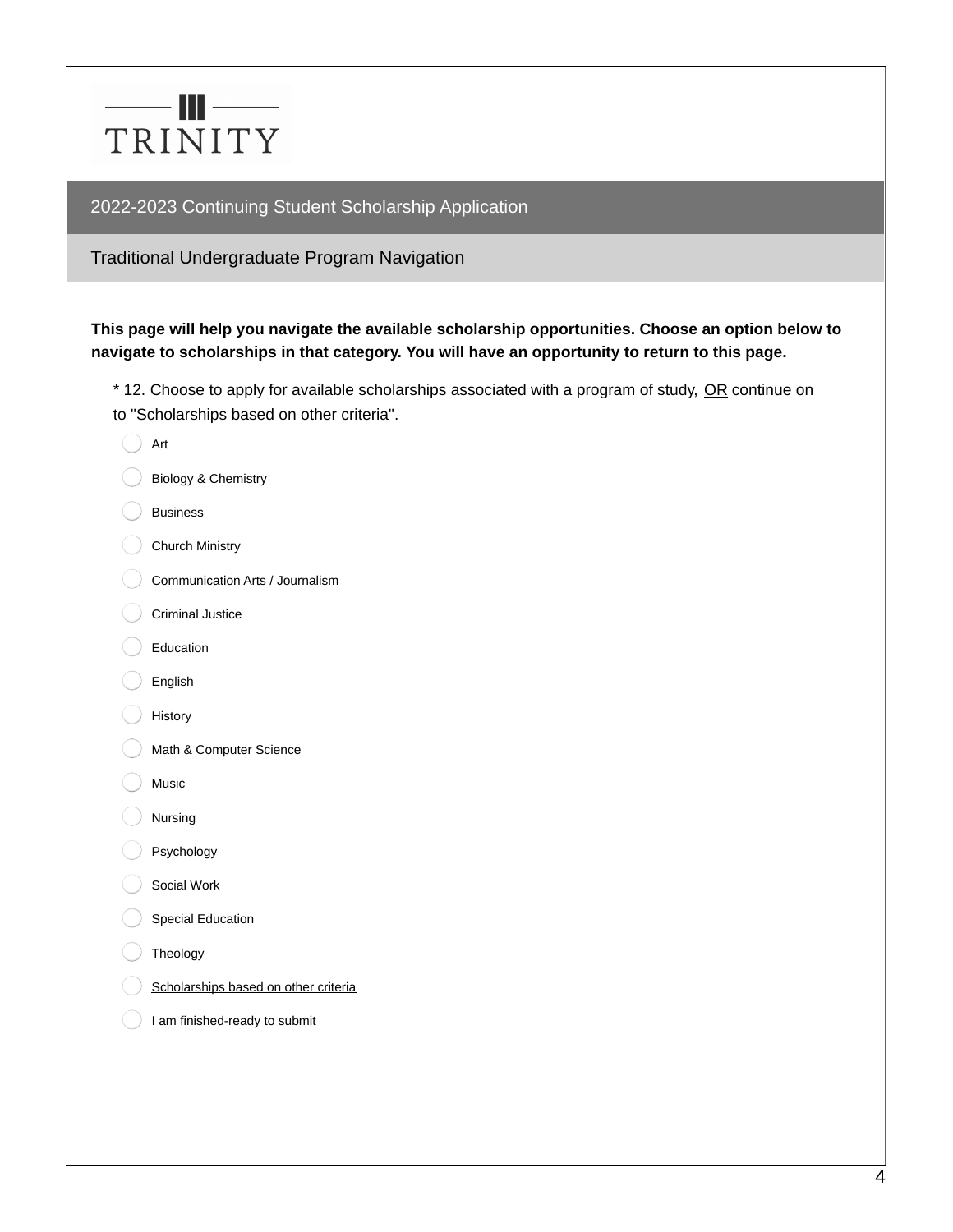

Graduate Programs Navigation

**This page will help you navigate the available scholarship opportunities. Choose an option below to navigate to scholarships in that category. You will have an opportunity to return to this page.**

\* 13. Choose to apply for available scholarships associated with a program of study, OR continue on to "Scholarships based on other criteria".

Clinical Mental Health Counseling

Special Education

Scholarships based on other criteria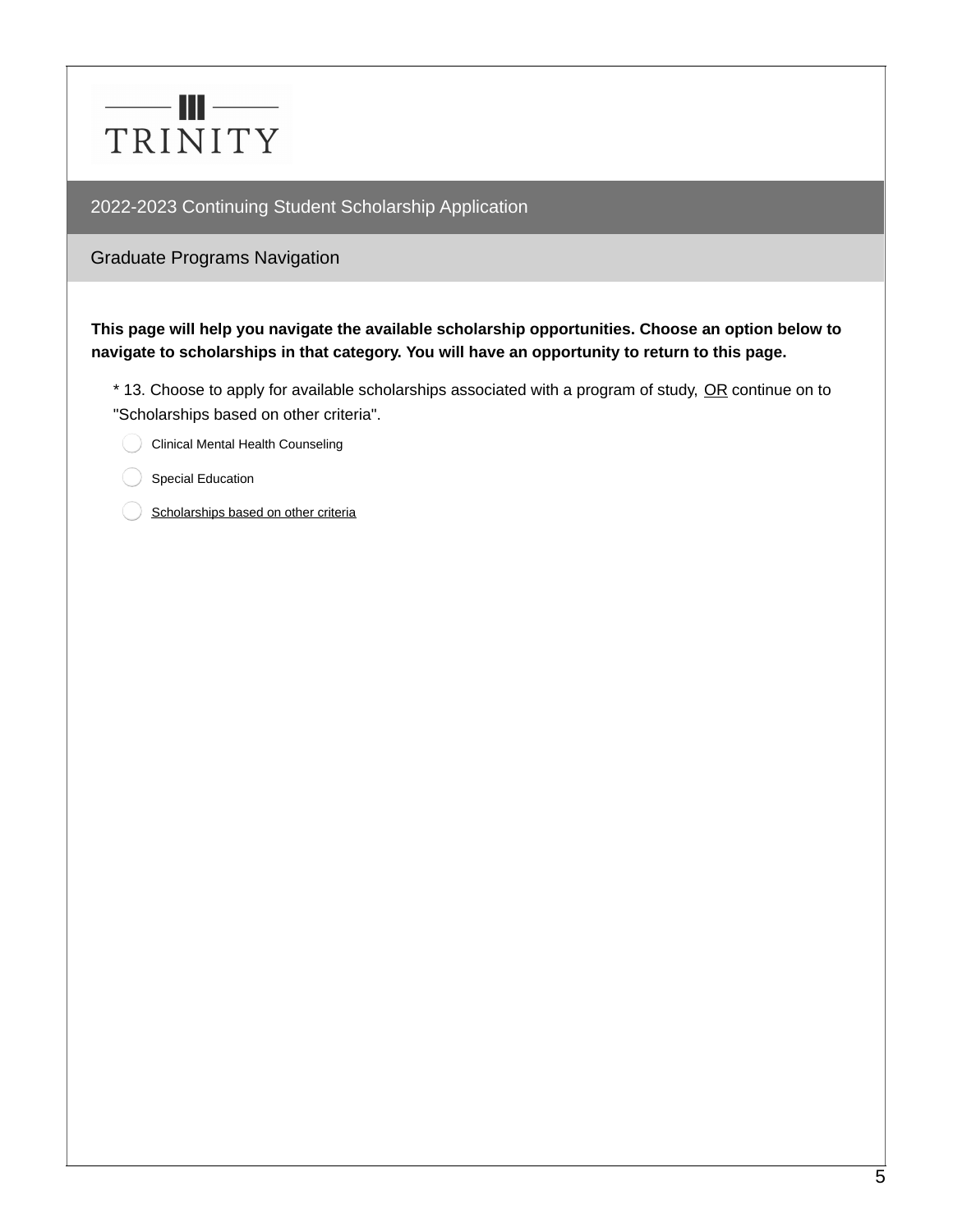

Adult Undergraduate Programs Navigation

**This page will help you navigate the available scholarship opportunities. Choose an option below to navigate to scholarships in that category. You will have an opportunity to return to this page.**

\* 14. Choose to apply for available scholarships associated with a program of study, OR choose "Scholarships based on other criteria".

- Business
- Education
- Psychology
- Special Education
- Scholarships based on other criteria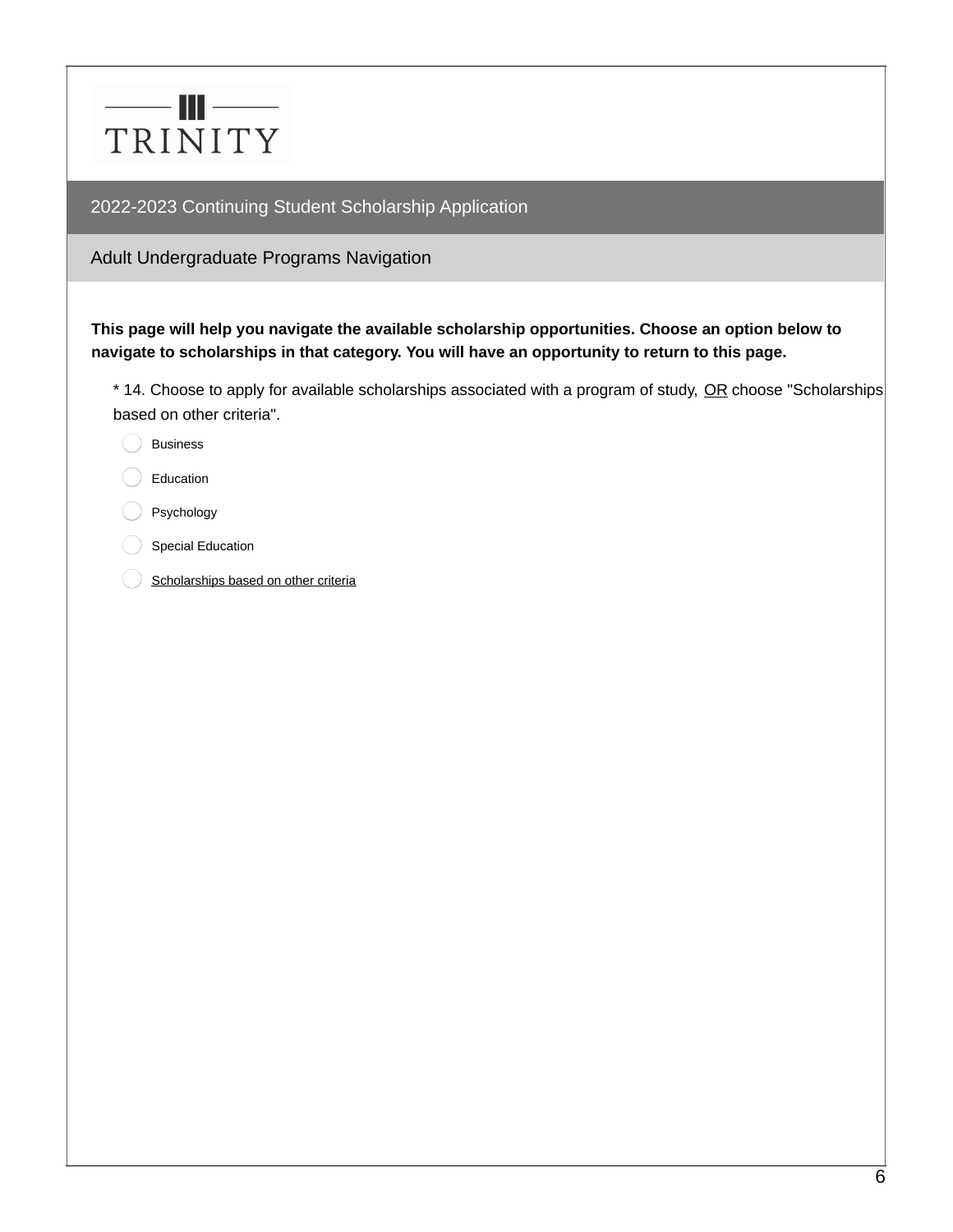

Art Scholarships for Traditional Undergraduate Students

15. Select the Art Scholarship(s) for which you would like to apply.

Joann Leo Art: A one-time \$1300 scholarship awarded to a rising junior or senior art major who plans to utilize his/her skills in an art field vocation, with a preference toward the field of art education.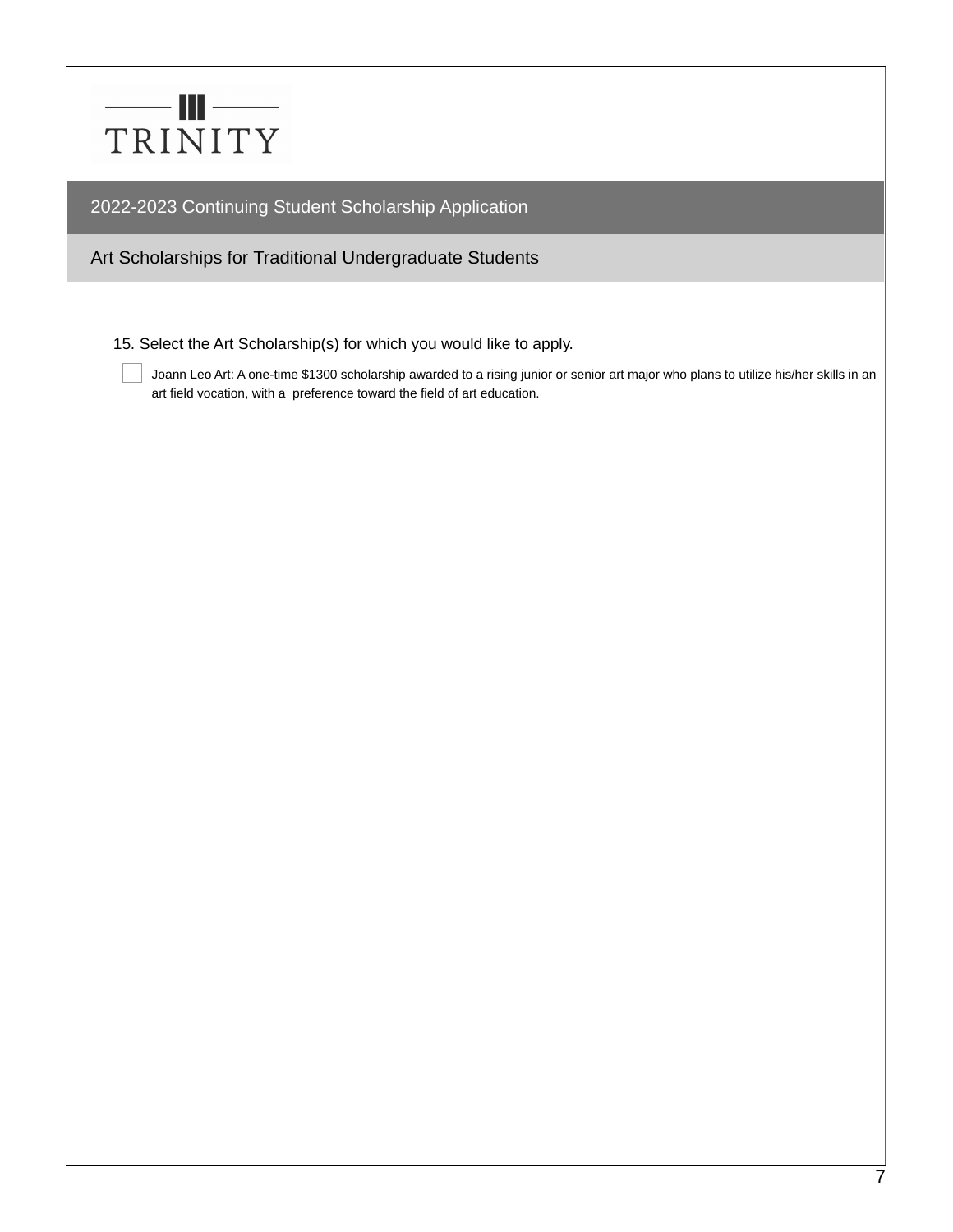# $-\blacksquare$ TRINITY

2022-2023 Continuing Student Scholarship Application

# Biology & Chemistry Scholarships for Traditional Undergraduate Students

16. Select the scholarships for which you would like to apply.

Luke and Pauline Schaap Science Scholarship: A one-time \$2000 scholarship available to a rising junior or senior science major. Preference will be given to a chemistry student, as well as those with financial need. The recipient must possess a 3.0 GPA and demonstrate Christian integrity and commitment.

Gary VanDyke Scholarship: A one-time \$1300 scholarship awarded to a rising junior or senior biology major that has a commitment to Christian stewardship and shows an interest in attending graduate school and/or pursuing a career in ecology, botany, or environmental science. The recipient will be required to become a member of Trinity's CESAG [Committee](https://www.trnty.edu/academic-program/physics/above-beyond/17742/).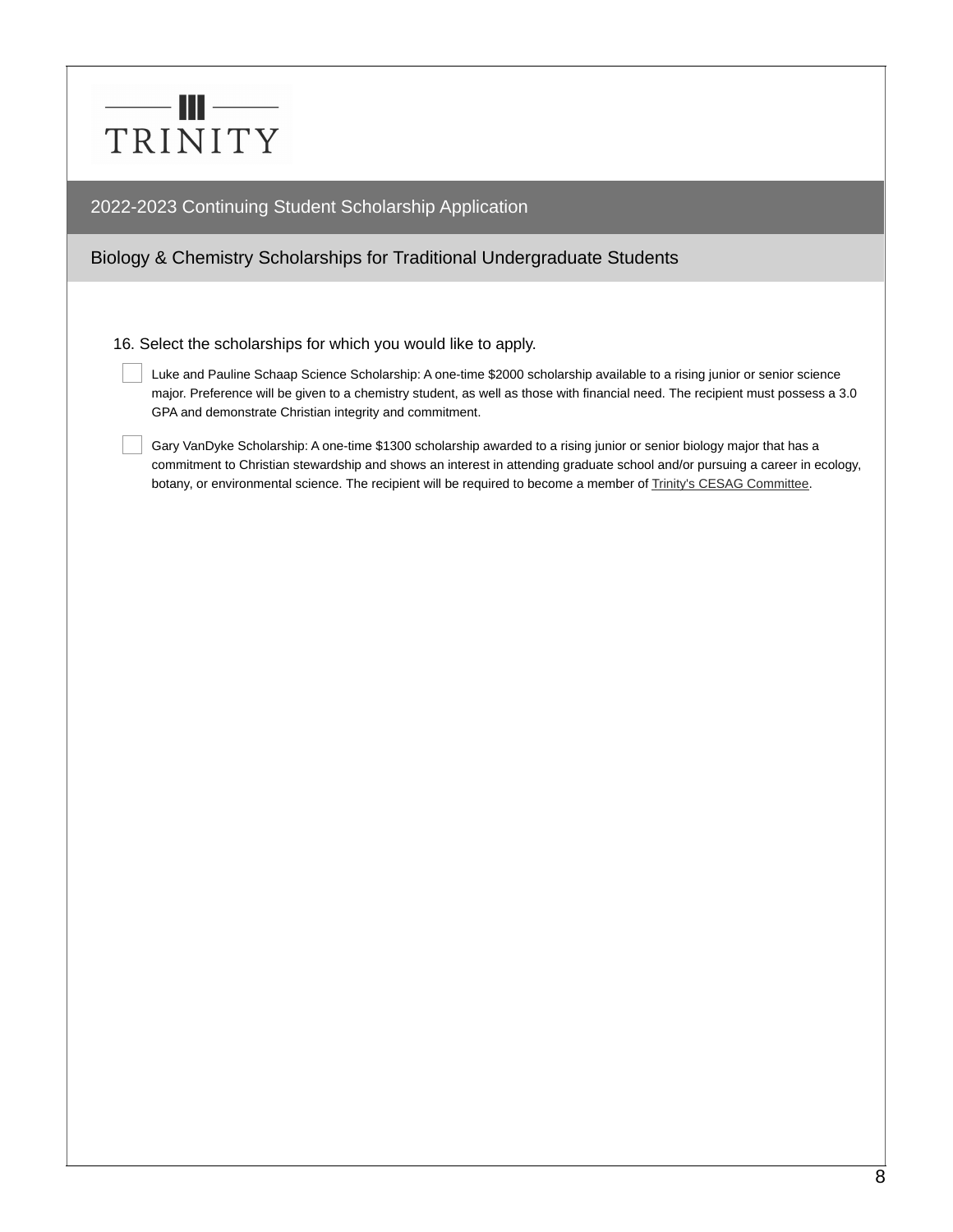|         | HH – |  |
|---------|------|--|
| TRINITY |      |  |

## Business Scholarships for Traditional Undergraduate Students

17. Select the Business Scholarships for which you would like to apply.

Henry and Karen Doorn Scholarship: Two renewable \$3100 scholarships available to accounting students entering their junior year. A minimum 3.3 cumulative GPA is required.

John W. Kooyenga Business Scholarship: A one-time \$1500 award given to a senior accounting or business major with a minimum 3.0 GPA.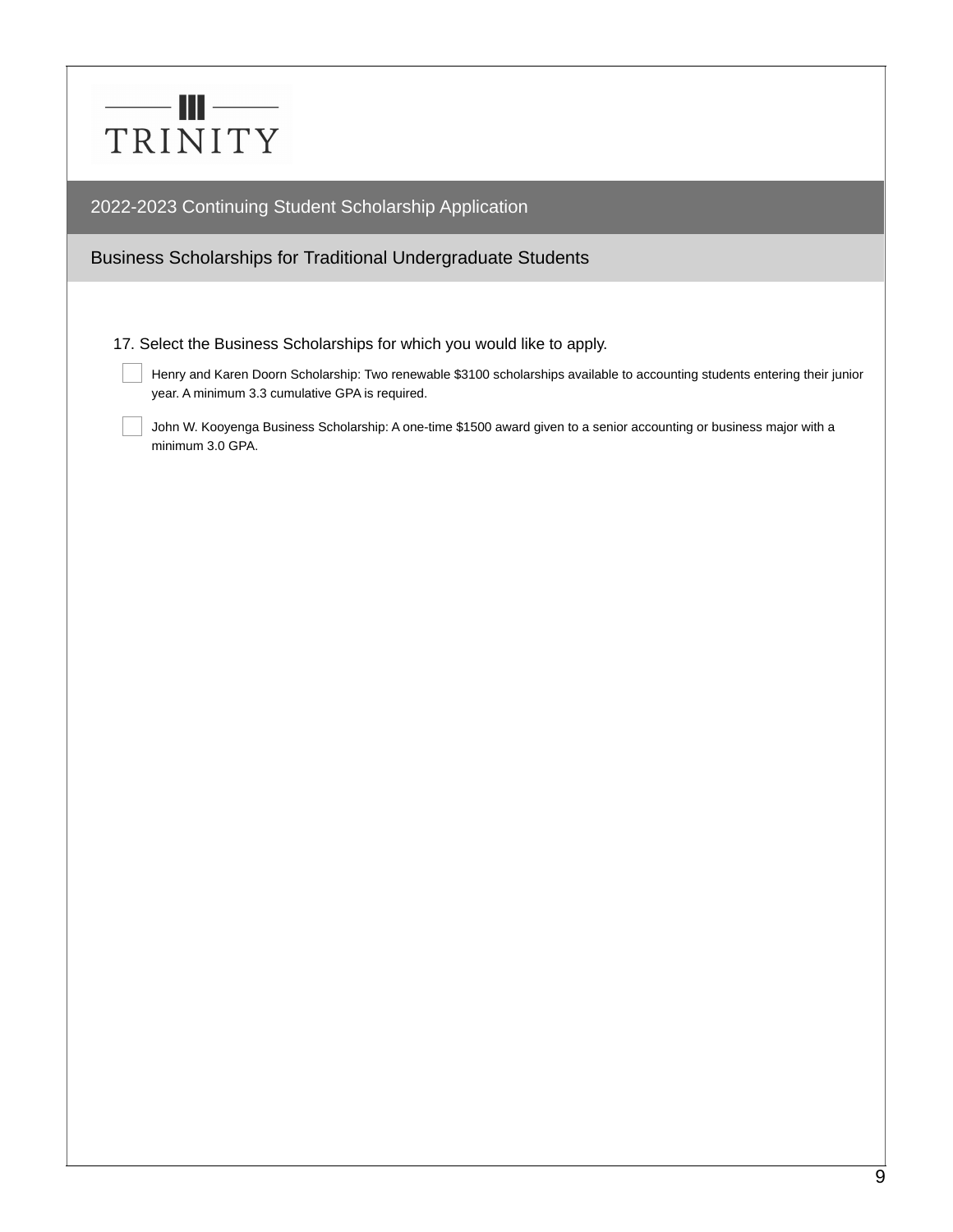# $-$  III $-$ TRINITY

### 2022-2023 Continuing Student Scholarship Application

# Business Scholarships for all undergraduate students (Traditional and Adult Undergraduate)

18. Select the Business Scholarships for which you would like to apply.

Janet Andre Bootsma Women in Business Scholarship: Two \$2500 awards given to junior and senior students pursuing a degree leading to a career as a woman in business.

David Koole Memorial Scholarship: A one-time \$1500 scholarship is available to a rising senior business major with a cumulative GPA of at least 2.5.

Robert & Lois Vermeer Endowed Scholarship in Business: A one-time \$2,500 scholarship awarded to business student with a minimum GPA of 3.0, who demonstrates financial need. Preference is given to students from the Pella / Central Iowa region.

19. To be considered for the scholarships above, complete the following fields.

| Anticipated<br>graduation term (i.e.             |  |
|--------------------------------------------------|--|
| <b>Spring 2019)</b>                              |  |
| <b>Business concentration</b>                    |  |
| GPA after first year at<br>Trinity               |  |
| GPA after 2nd Year at<br>Trinity (if applicable) |  |
| GPA after 3rd Year at<br>Trinity (if applicable) |  |

#### 20. List college activities or positions of leadership

| ി  |                                                                                  |
|----|----------------------------------------------------------------------------------|
| ີ  | ,我们也不会有什么。""我们的人,我们也不会有什么?""我们的人,我们也不会有什么?""我们的人,我们也不会有什么?""我们的人,我们也不会有什么?""我们的人 |
|    | ,我们也不会有什么?""我们的人,我们也不会有什么?""我们的人,我们也不会有什么?""我们的人,我们也不会有什么?""我们的人,我们也不会有什么?""我们的人 |
| г, |                                                                                  |
|    |                                                                                  |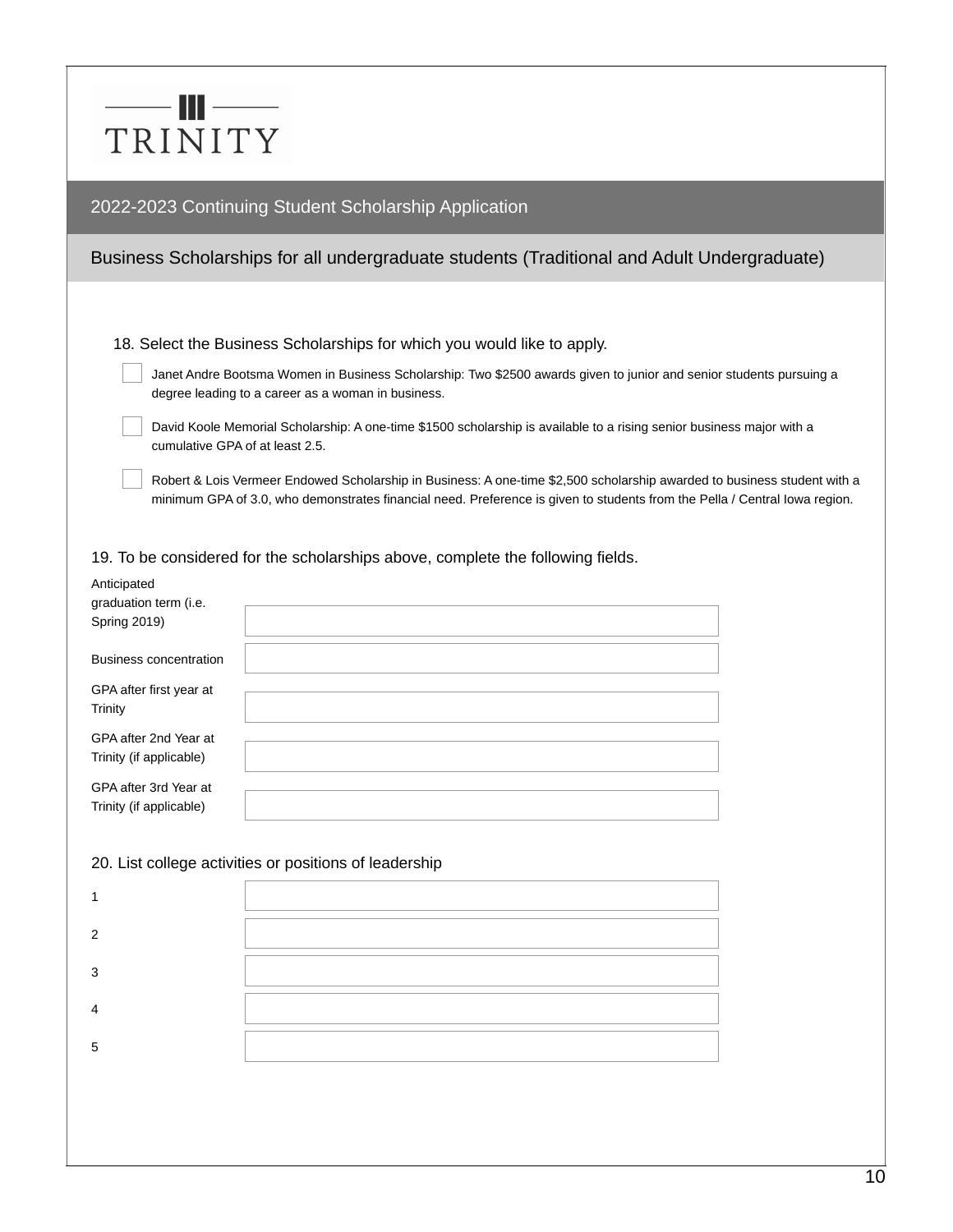| 21. List relevant work experience |                                                                                 |
|-----------------------------------|---------------------------------------------------------------------------------|
| $\mathbf 1$                       |                                                                                 |
| $\mathbf{2}$                      |                                                                                 |
| $\mathsf 3$                       |                                                                                 |
|                                   |                                                                                 |
|                                   | 22. Upload your professional resume (optional)                                  |
| <b>Choose File</b>                | <b>Choose File</b><br>No file chosen                                            |
|                                   | * 23. End of scholarships for business. Choose an option below.                 |
|                                   | Take me to the navigation page for the Traditional Undergraduate Program        |
|                                   | Take me to the navigation page for Adult Undergraduate Programs (Adult Studies) |
|                                   |                                                                                 |
|                                   |                                                                                 |
|                                   |                                                                                 |
|                                   |                                                                                 |
|                                   |                                                                                 |
|                                   |                                                                                 |
|                                   |                                                                                 |
|                                   |                                                                                 |
|                                   |                                                                                 |
|                                   |                                                                                 |
|                                   |                                                                                 |
|                                   |                                                                                 |
|                                   |                                                                                 |
|                                   |                                                                                 |
|                                   |                                                                                 |
|                                   |                                                                                 |
|                                   |                                                                                 |
|                                   |                                                                                 |
|                                   |                                                                                 |
|                                   |                                                                                 |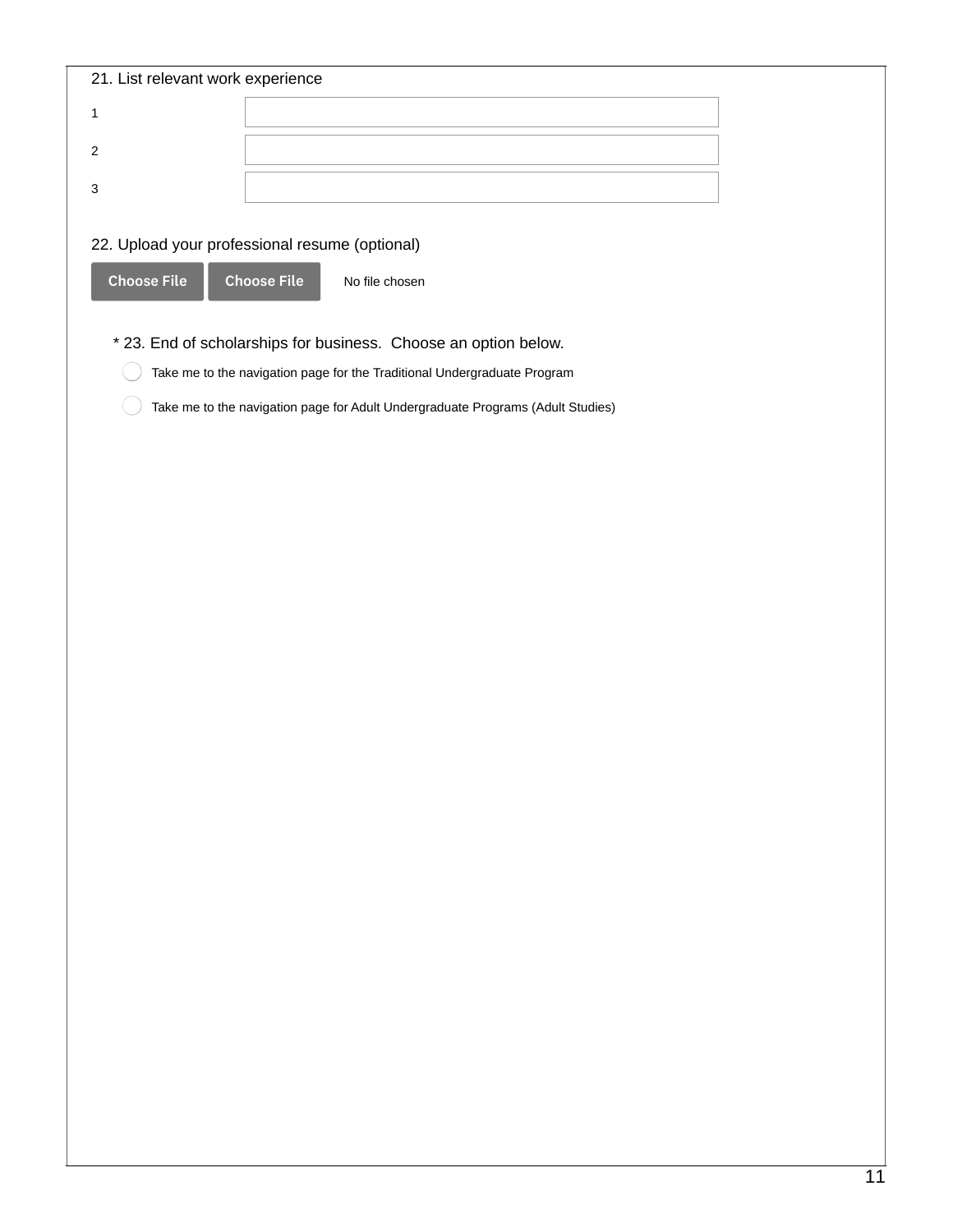

Ministry Scholarships for Traditional Undergraduate Students

24. Select the scholarships for which you would like to apply.

Gerard and Harriet Van Groningen Presidential Scholarship: A renewable scholarship of \$1900 is available to a rising junior or senior planning to work in Christian education or church and ministry leadership. Preference will be given to international students and those with financial need. Applicants must complete the applicable essay field below.

25. Gerard and Harriet Van Groningen Presidential Scholarship Essay: Reflect on your calling to Christian education or church and ministry leadership.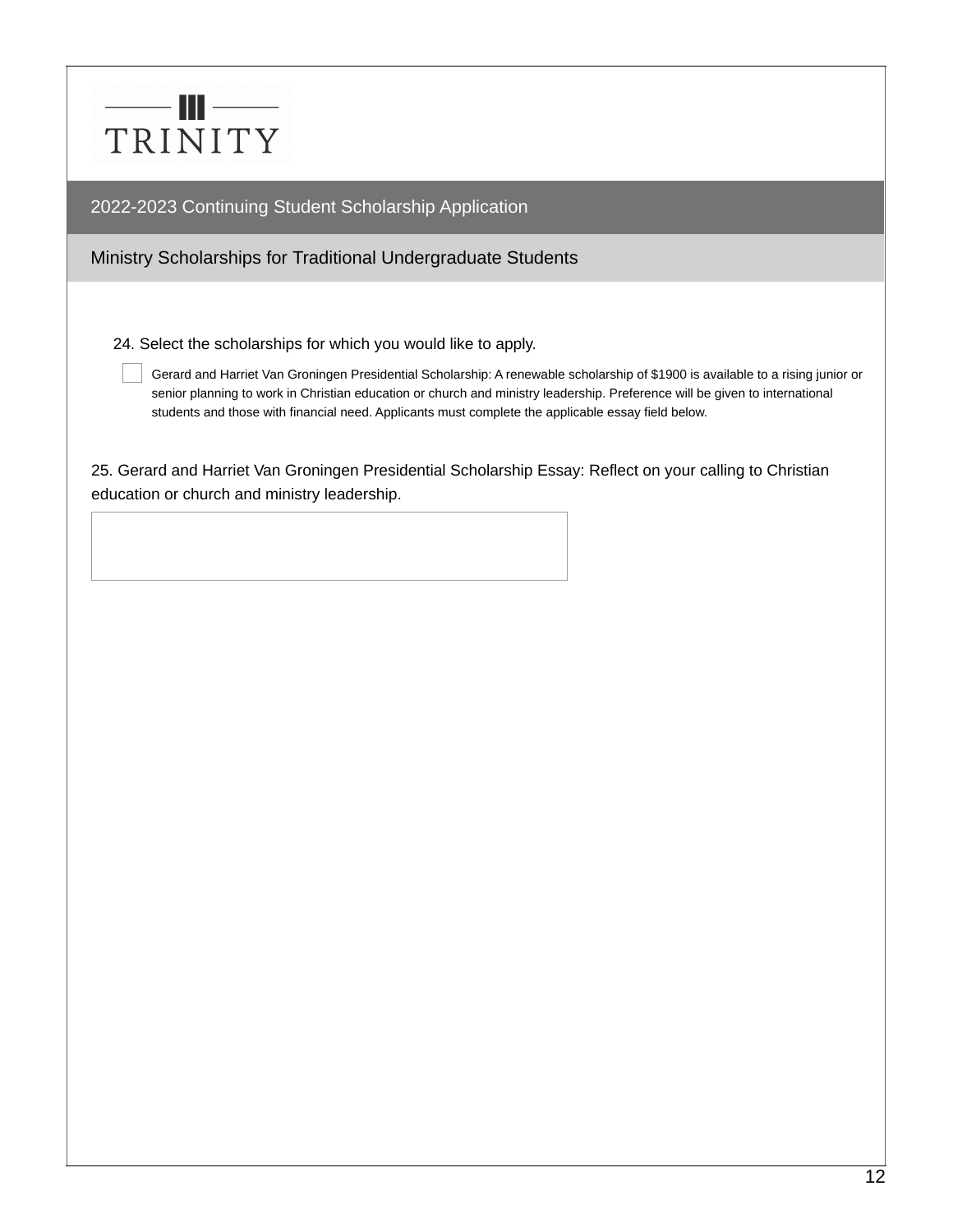

## Communication Arts and Journalism Scholarships for Traditional Undergraduate Students

26. Select the Communication Arts/Journalism scholarships for which you would like to apply.

Mary Beth Bootsma Memorial Scholarship: Two one-time scholarships of \$2100 are available to rising junior or senior students interested in journalism and communication arts, with preference given to women.

27. What qualities would you bring to a position at a magazine (e.g., journalistic skills, editing experience, graphic design, photography, computer experience)?

28. What are your career goals, and what led you to them? What steps have you taken, or will you take, to reach these goals?

29. Identify a professor who could speak of your writing abilities.

30. Mary Beth Bootsma Memorial Scholarship Writing Sample Upload

No file chosen

Attach a writing sample. The sample should specify the intended audience. If you'd prefer, you can email your writing sample to scholarships@trnty.edu with the subject line of the email as Bootsma Memorial Writing Sample.

Choose File Choose File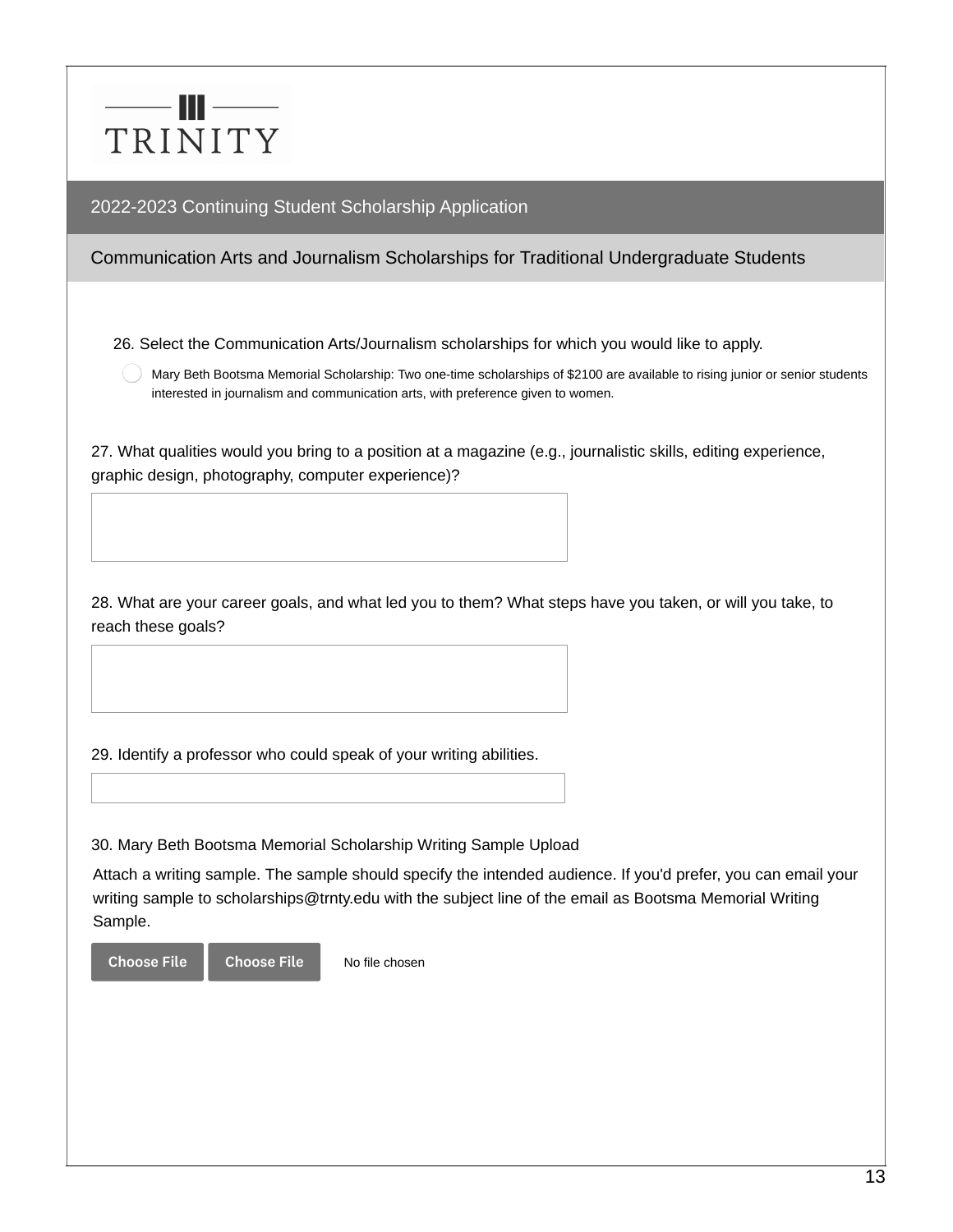

Criminal Justice Scholarships for Traditional Undergraduate Students

31. Select the Criminal Justice Scholarships for which you want to apply:

Andrew Elliott Rusticus Memorial Scholarship: A one-time \$2500 scholarship awarded to rising junior or senior students majoring in criminal justice. Applicants must complete the essay question below.

32. In about 250 words, explain how your faith influences your approach to criminal justice.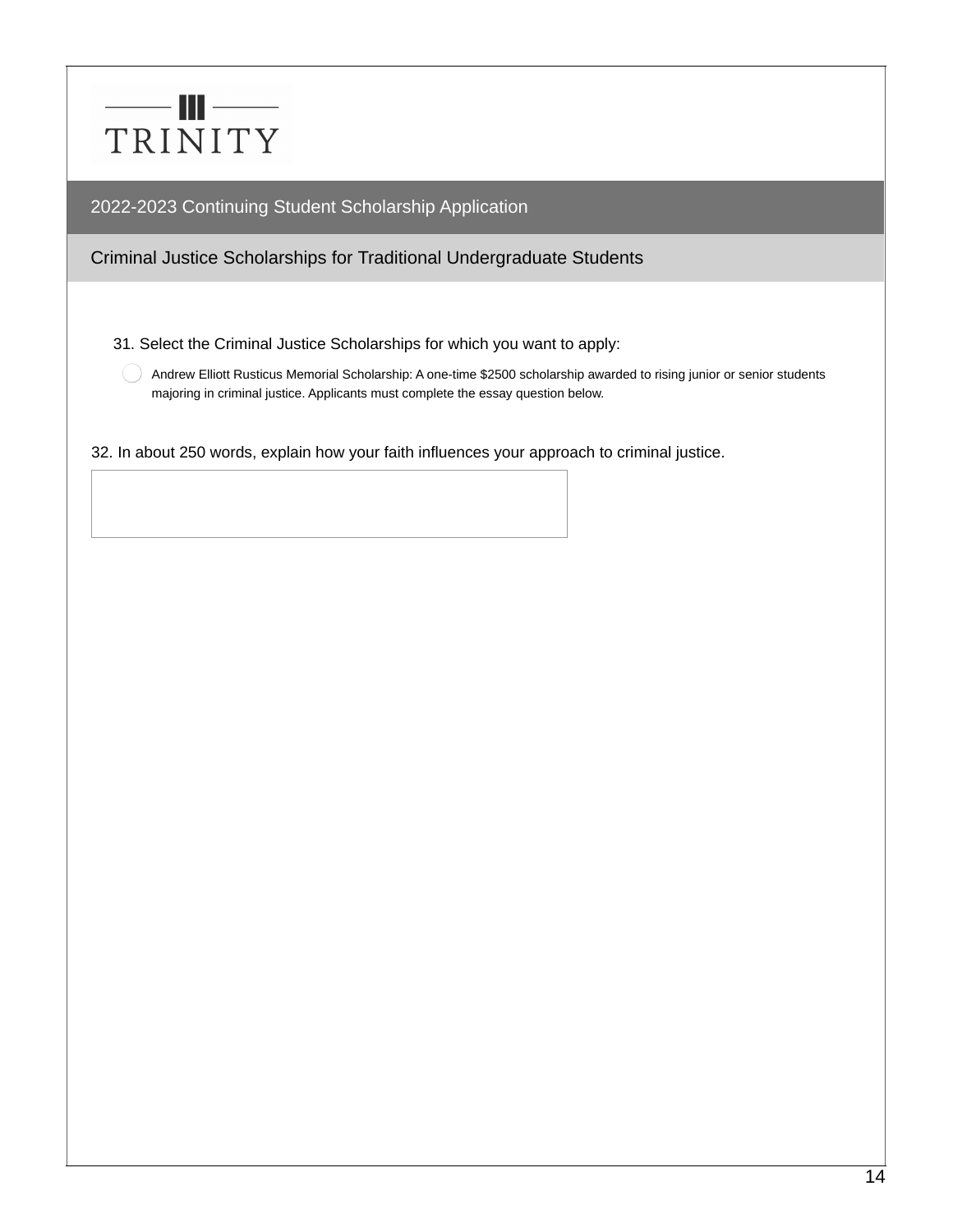# —— III —— TRINITY

## 2022-2023 Continuing Student Scholarship Application

# Education Scholarships for all undergraduate programs (Traditional and Adult Undergraduate)

|  |  |  | 33. Select the Education Scholarships for which you want to be considered. |
|--|--|--|----------------------------------------------------------------------------|

| Education Intern Teaching Scholarship: A one-time scholarship of \$250 available to a student completing student teaching in the |
|----------------------------------------------------------------------------------------------------------------------------------|
| fall or spring of the upcoming year.                                                                                             |

| Dennis and Jeni Hoekstra Scholarship: A one-time scholarship of \$1500 is available to a rising junior or senior education major |
|----------------------------------------------------------------------------------------------------------------------------------|
| interested in teaching in the inner city or a third world country. Essay required; in your essay below, explain your motivation  |
| for working in this kind of a setting.                                                                                           |

Clarence Solle Memorial Scholarship: Two one-time scholarships of \$1500 are available to rising junior and senior education majors with a minimum GPA of 3.0, and who plan to teach in a Christian elementary school.

Ed Vander Weele Memorial Scholarship: A one-time scholarship of \$1500 is available to a rising junior or senior who is accepted into the teacher education program, and who exerts positive Christian influence among peers and shows a high potential for success.

Vander Ark Family Scholarship: A one-time \$1400 award is given annually to a rising junior or senior student teacher in the teacher education program.

Woo Family Scholarship: Two one-time scholarships of \$1000 is given to applicants who demonstrate a heart for Christian education, a love for one another, and a passion for ethnic diversity. **A 3.0 cumulative GPA or higher is required; Essay required**.

Tom J. Krygsheld Memorial Scholarship: Two one-time scholarships of \$1600 are available to rising junior or senior education majors planning to teach mathematics or one of the natural sciences at a Christian high school.

Robert & Lois Vermeer Endowed Scholarship in Education: A one-time \$2,500 scholarship awarded to an education student (K-12) with a minimum GPA of 3.0, who demonstrates financial need. Preference is given to students from the Pella or central Iowa region.

Klanderman Family Mathematics Scholarship: One one-time \$1500 scholarship awarded to a Math or Math Education major, with a minimum cumulative GPA of 3.5

**The Gerard and Harriet Van Groningen Presidential Scholarship** offers a renewable scholarship of \$1900 to a rising junior or senior planning to work in Christian education or church and ministry leadership. Preference will be given to international students and those with financial need. Application for this scholarship can be made in the Church Ministry Scholarships section of this application.

34. For the Dennis & Jeni Hoekstra Scholarship: Explain your motivation for wanting to teach in the inner city or a third world country (250 word minimum)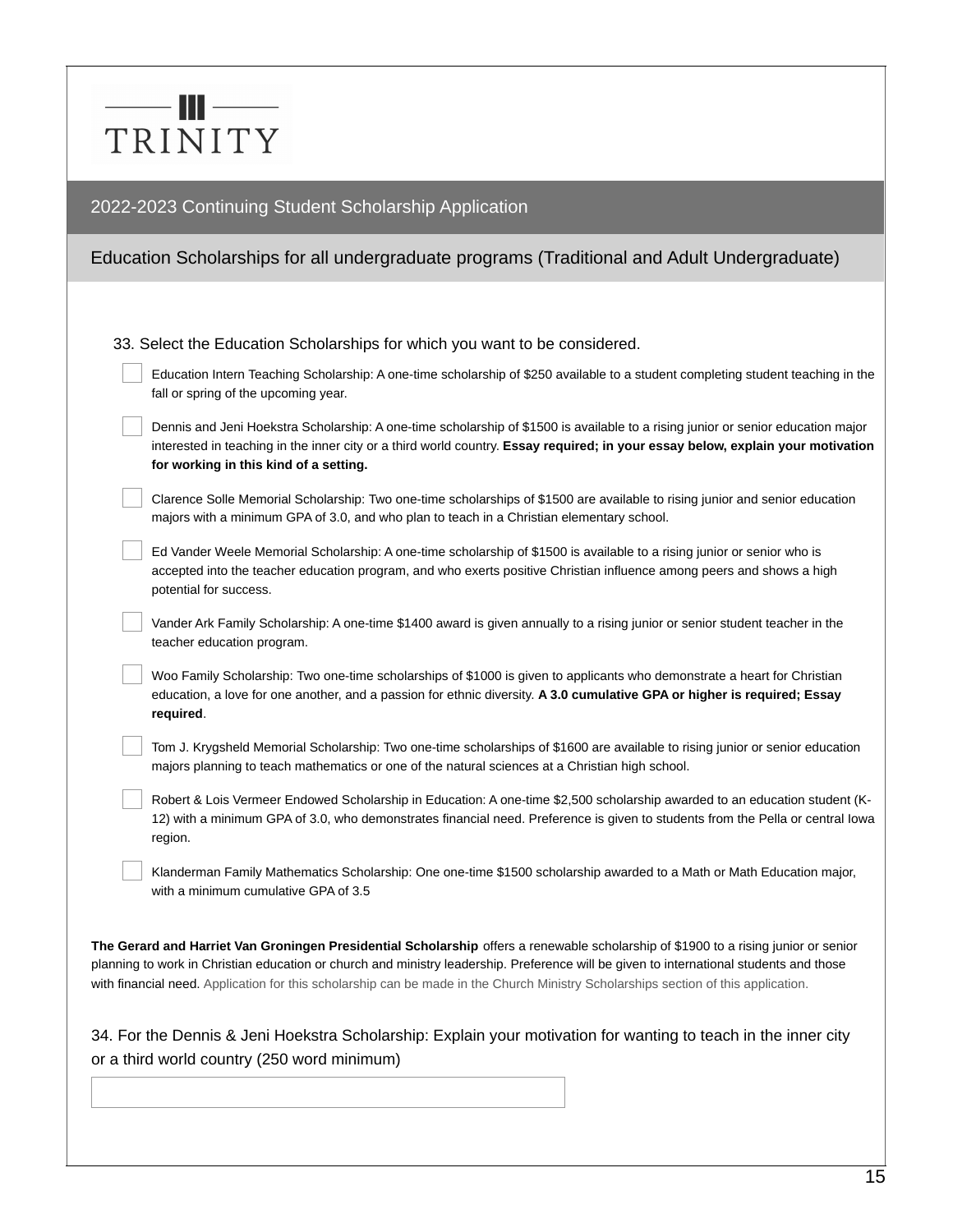35. For the Woo Family scholarship: In a brief essay, share what motivates you to want to be a Christian educator; share your heart for Christian education.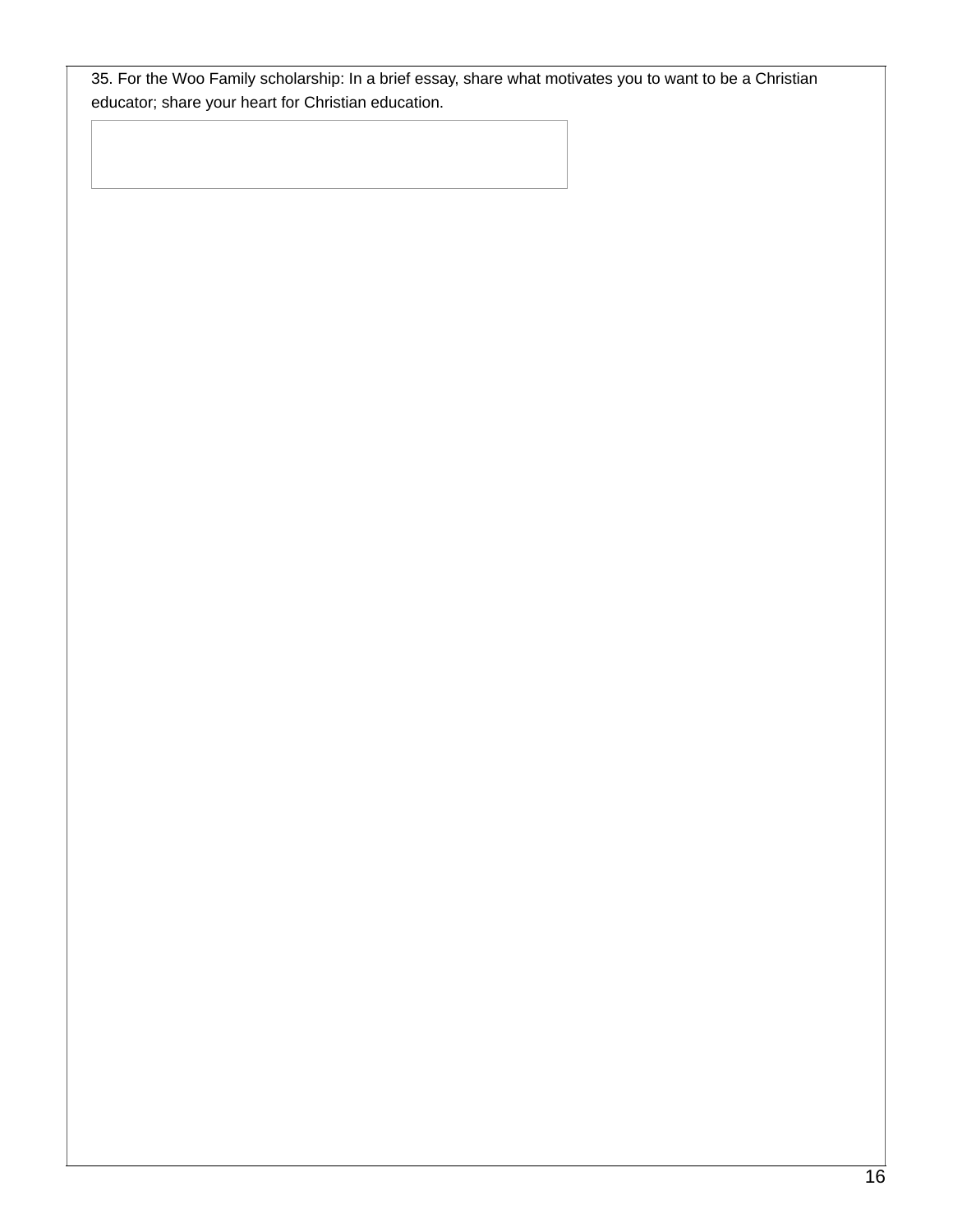

English Scholarships for Traditional Undergraduate students

36. Select the English Scholarships for which you would like to apply.

Gerda Bos English Award: A one-time \$750 scholarship available to a rising junior or senior English major / minor who plans to teach, and who demonstrates academic ability, Christian qualities, and service to the College.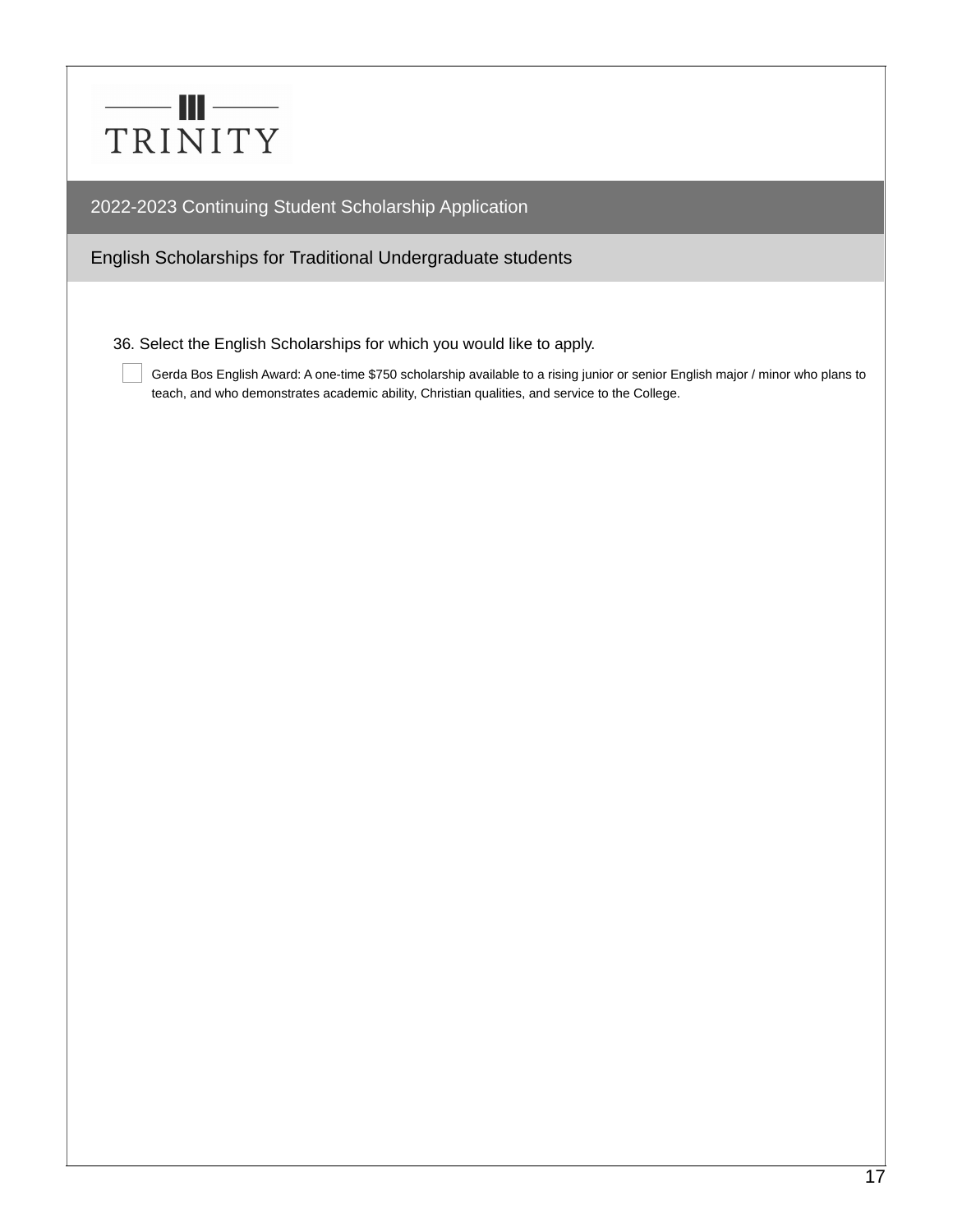

History Scholarships for Traditional Undergraduate students

37. Select the scholarship(s) for which you would like to apply.

Ed & Joyce Dieleman Scholarship: A one-time \$2000 scholarship available to a rising junior or senior history major.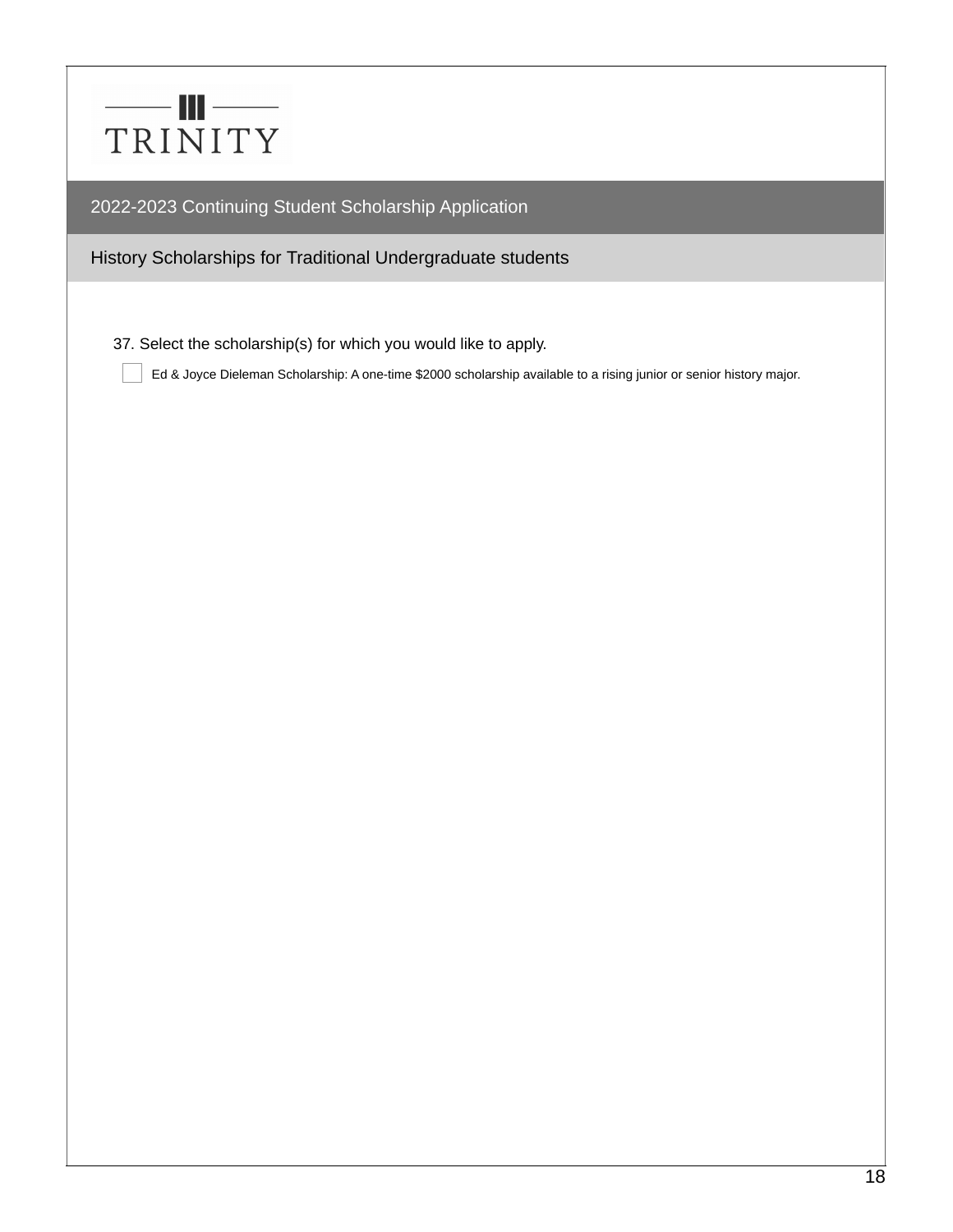# $-$  III  $-$ TRINITY

### 2022-2023 Continuing Student Scholarship Application

# Math & Computer Science Scholarships for Traditional Undergraduate students

38. Select the Science or Math scholarships for which you would like to apply.

| Rich Kooy Scholarship: A one-time scholarship of \$1100 is available to a computer science, math, or math education major with |
|--------------------------------------------------------------------------------------------------------------------------------|
| strong academics. Preference is given to a rising sophomore.                                                                   |

| Henry and Minnie Liepitz Memorial Scholarship: A one-time scholarship of \$1500 is available to a rising junior or senior |
|---------------------------------------------------------------------------------------------------------------------------|
| mathematical science major with a minimum GPA of 3.0, who plans to pursue graduate work in the field of mathematical      |
| science. Financial need is not required.                                                                                  |

Klanderman Family Mathematics Scholarship: A one-time \$1500 scholarship awarded to a Math or Math Education major, with a minimum cumulative GPA of 3.5

Friesema Family Scholarship: A one-time scholarship of \$1325 is available to a math major with a minimum GPA of 3.0 and graduate of Chicago Christian, Illiana Christian, Timothy Christian or Covenant Christian (IN) high schools.

Data Analytics Scholarship: Two renewable \$2,000 scholarships are available to students declaring the Data Analytics major. For application requirements, please contact Prof. Karl Schmitt (karl.schmitt@trnty.edu)

The **Tom J. Krygsheld Memorial Scholarship** offers two one-time scholarships of \$1600 to rising junior or senior education majors planning to teach mathematics or one of the natural sciences at a Christian high school. Application for this scholarship can be made in the Education Scholarships section of this application.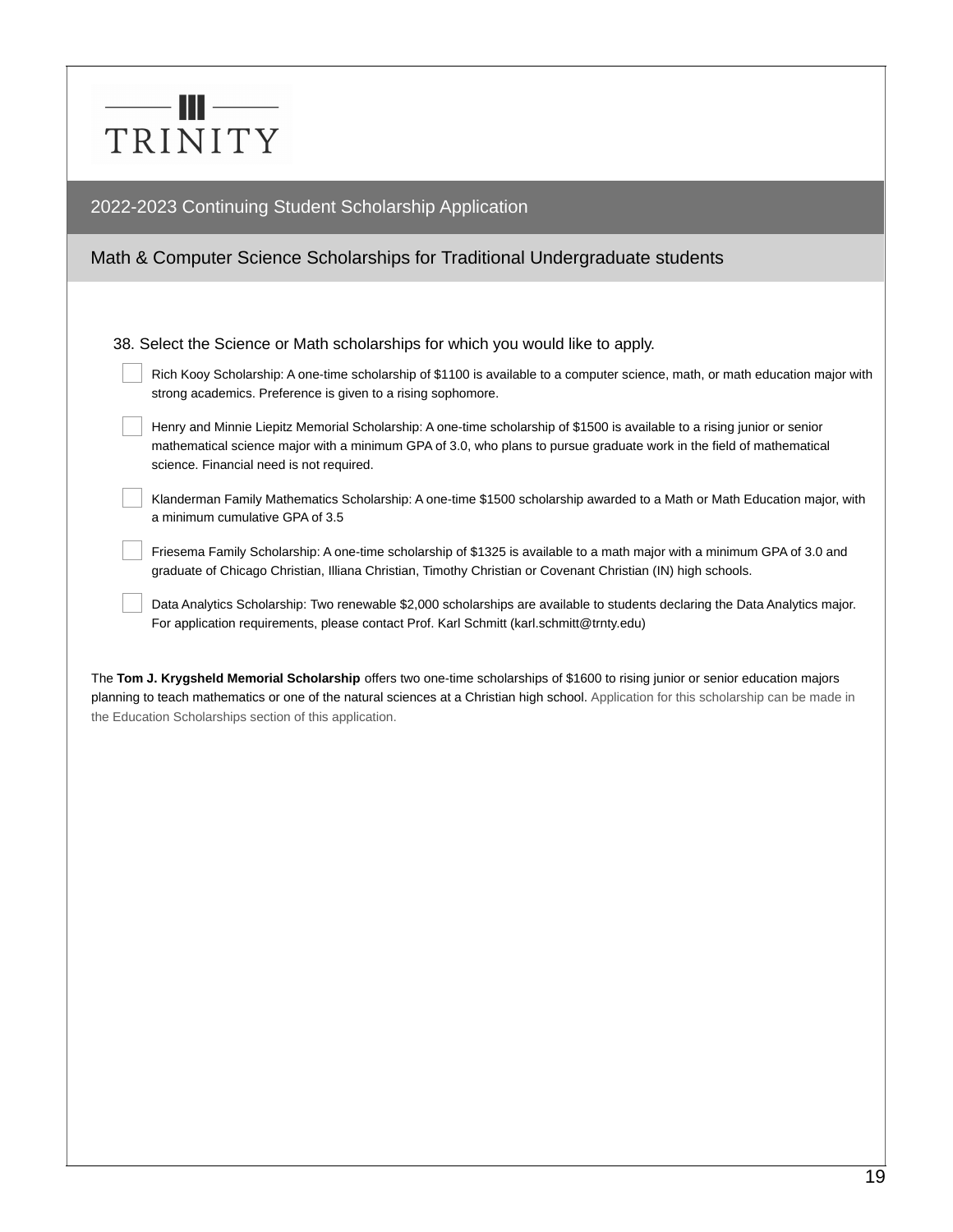

### Music Major Scholarships for Traditional Undergraduate students

39. Select the Music Scholarships for which you would like to apply.

Karen L. Buikema Scholarship: A one-time \$1600 scholarship given to a rising junior or senior music major, with preference given to students with a 3.0 GPA and who are enrolled in organ instruction.

The Music and Theatre Scholarship offers up to three one-time \$1000 scholarships to rising sophomores or juniors who are either majoring in music or are active participants in Trinity's theatre program (with preference to Communication Arts majors who have a theatre concentration/minor). Application for this scholarship can be made in the "Scholarships based other criteria" section of this application.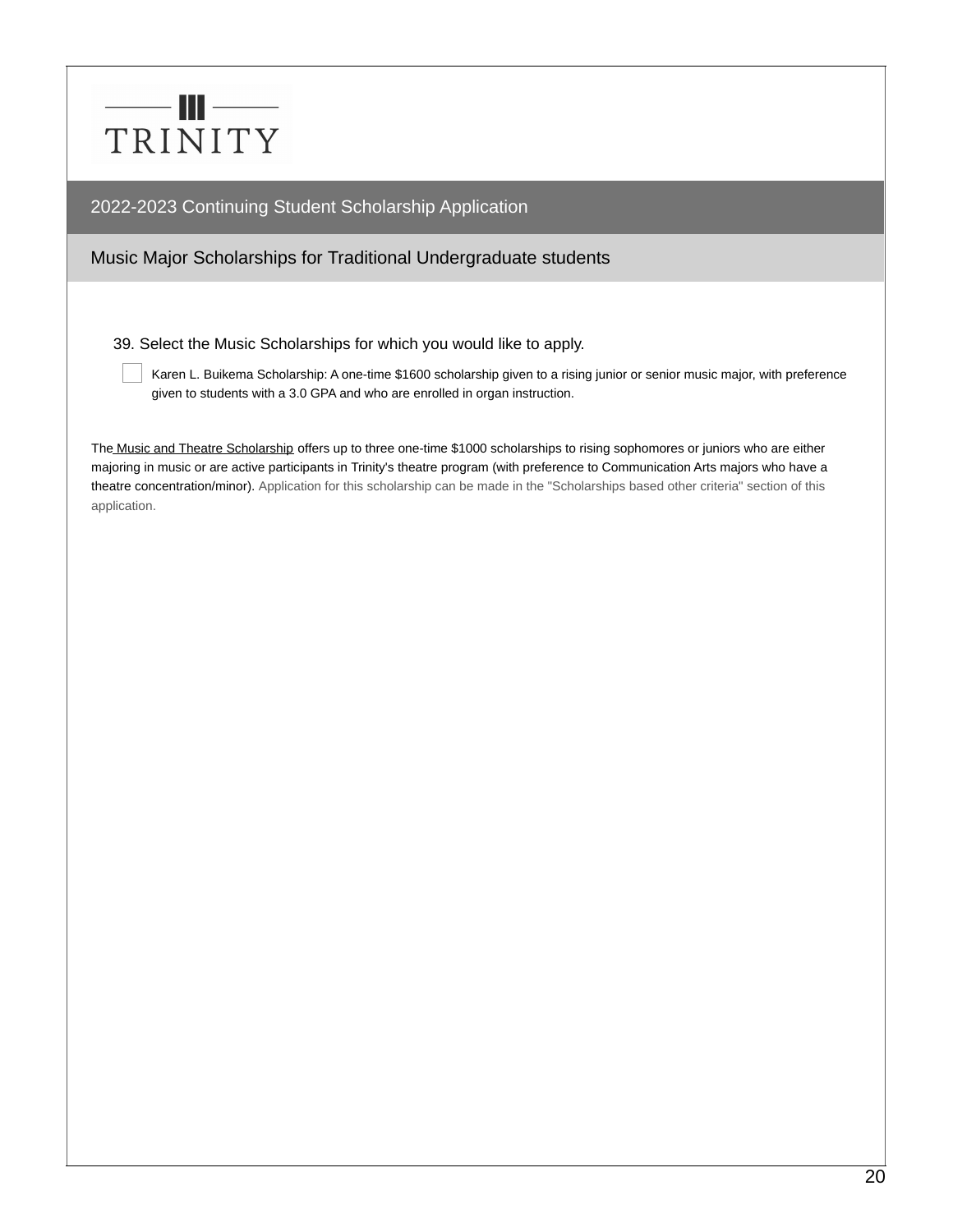

Nursing Scholarships for Traditional Undergraduate students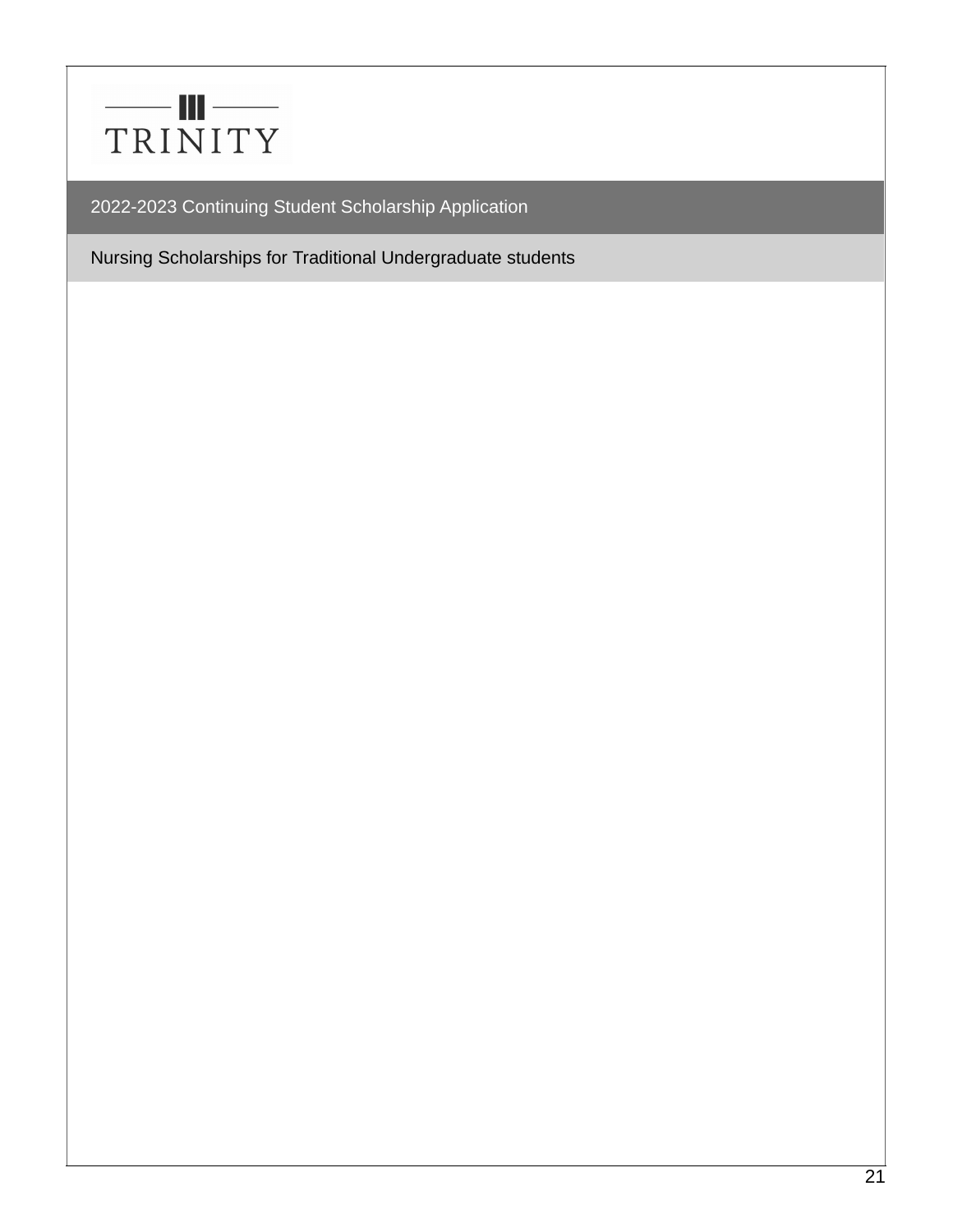| Community Foundation of Northwest Indiana, Inc.: Two one-time scholarships of \$1500 are available to rising junior nursing<br>students who maintain a minimum 3.0 GPA, are from Northeast Illinois or Northwest Indiana, and who demonstrate financial<br>need.                                                                                                                                                                                                                                                                                                                                                |
|-----------------------------------------------------------------------------------------------------------------------------------------------------------------------------------------------------------------------------------------------------------------------------------------------------------------------------------------------------------------------------------------------------------------------------------------------------------------------------------------------------------------------------------------------------------------------------------------------------------------|
| Brooks Family Nursing Scholarship: One one-time \$1000 scholarship is awarded to a junior or senior Nursing student who<br>exemplifies leadership and commitment to Nursing.                                                                                                                                                                                                                                                                                                                                                                                                                                    |
| Bruce & Jayme Morren Family Scholarship: Four \$1000 one-time scholarships awarded to rising juniors and two \$2000<br>scholarships awarded to rising Seniors. Applicants must be eligible for the clinical portion of the Nursing program and eligible to<br>continue within the Nursing program. Submitting a 250-500 word essay to help advocate for the award mat be submitted to<br>scholarships@trnty.edu.                                                                                                                                                                                                |
| Nancy Drenth Nursing Scholarship: Two one-time scholarships of \$1500 are available to rising junior and senior nursing<br>students who demonstrate need and have a minimum cumulative GPA of 3.0.                                                                                                                                                                                                                                                                                                                                                                                                              |
| Elizabeth Anne Hoelzel Memorial Scholarship: A one-time award of \$1000 is available to a rising senior nursing student who<br>demonstrates compassion and skill in caring for patients.                                                                                                                                                                                                                                                                                                                                                                                                                        |
| Norman Ozinga Memorial Scholarship: A one-time scholarship of \$1000 is available to nursing majors with financial need.                                                                                                                                                                                                                                                                                                                                                                                                                                                                                        |
| Nelson Sterken Memorial Scholarship: A renewable \$1000 scholarship given to a rising junior or senior female nursing student.                                                                                                                                                                                                                                                                                                                                                                                                                                                                                  |
| Hoitenga-Roelofs Nursing Scholarship: A one-time scholarship of \$1500 is available to a rising senior with a cumulative GPA of<br>3.0, who shows commitment to nursing as a life-long calling to serve Jesus Christ through competent and compassionate<br>service to people of all cultures. (Applicants must complete the applicable essay field below)                                                                                                                                                                                                                                                      |
| Dr. Donna Ipema Compassion Nursing Award: Five one-time scholarships of \$1500 are available to 3 rising junior and 2 rising<br>senior nursing students. Reflecting the life and passion of Dr. Donna Ipema, these scholarship recipients will have demonstrated<br>compassion for others, will have academic accomplishments in nursing (GPA), will demonstrate financial need, and will have<br>future plans that include graduate school. (Applicants must complete the applicable essay field below)                                                                                                        |
| Alf and Marion Larsen Memorial Nursing Leadership: A one-time scholarship of \$1800 is available to a rising senior nursing<br>student who demonstrates peer leadership, professional excellence, and Christian witness in the clinical setting. (Applicants<br>must complete the applicable essay field below)                                                                                                                                                                                                                                                                                                 |
| Jay C. Mol Memorial Nursing: A one-time scholarship of \$2700 is available to a rising junior or senior nursing student who<br>exemplifies the characteristics or Mr. Mol: including high morals, dedication to serving others, and a strong work ethic.<br>(Applicants must complete the applicable fields below. In addition, two faculty recommendations and an unofficial transcript<br>must be submitted to scholarships@trnty.edu or delivered to the Financial Aid Office.)                                                                                                                              |
| Cathy Yonker Larsen Nursing Scholarship: Two one-time awards of \$2000 are available to a senior nursing student, with<br>preference given to a student who intends to work in any of these arenas: with disabled students in a school setting; public<br>health clinics; service to those in poverty here or abroad; or pediatric nursing. If possible, financial need should be a<br>consideration. (Applicants must complete the applicable essay field below)                                                                                                                                               |
| TANA Scholarship: A one-time \$1000 scholarship is available to a rising junior or senior nursing student who is eligible to be in a<br>clinical rotation. The recipient will have demonstrated leadership and cultivated a sense of community within his/her class.<br>Preference may be given towards those involved in the NSO and who desire to be involved with TANA after graduation.<br>(Applicants must complete the applicable essay field below. In addition, applicant must deliver a faculty letter of<br>recommendation to the Financial Aid Office or have it emailed to scholarships@trnty.edu). |

 $\overline{22}$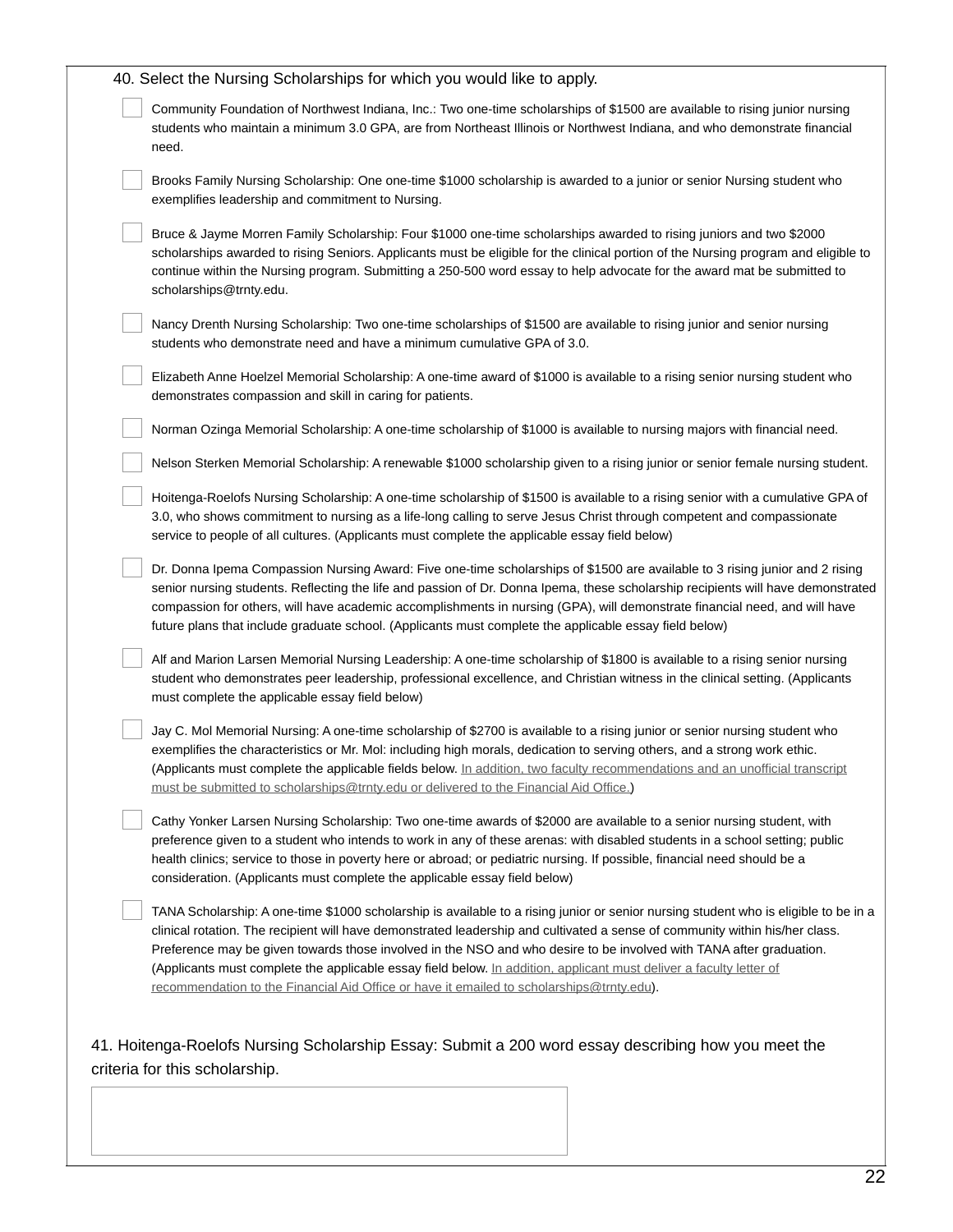42. Dr. Donna Ipema Compassion Nursing Award Essay: Submit an essay describing how you meet the criteria for this scholarship.

43. Alf and Marion Larsen Memorial Nursing Leadership Scholarship: Submit a 200 word essay describing your leadership behaviors in nursing practice, your involvement in nursing related activities, and your Christian witness in professional and personal life.

44. Jay C. Mol Memorial Nursing Scholarship Statement: Explain your financial need by listing your expenses and your resources (scholarships, grants, loans, income). Also list co-curricular/service activities in which you have had significant involvement while attending college (e.g. campus organizations, community service, church volunteer opportunities, etc. Please do not include required service learning of school based experiences from college classes.)

45. Jay C. Mol Memorial Nursing Scholarship Essay: In 200 words, explain why you are pursuing a career in nursing.

46. Jay C. Mol Memorial Nursing Unofficial Transcript Upload

Upload your unofficial transcript (available in your student portal). If you prefer, you can also email this to scholarships@trnty.edu or drop it off in the Financial Aid Office.

Choose File Choose File

No file chosen

47. Cathy Yonker Larsen Nursing Scholarship: In 200 words or less, describe your career intentions.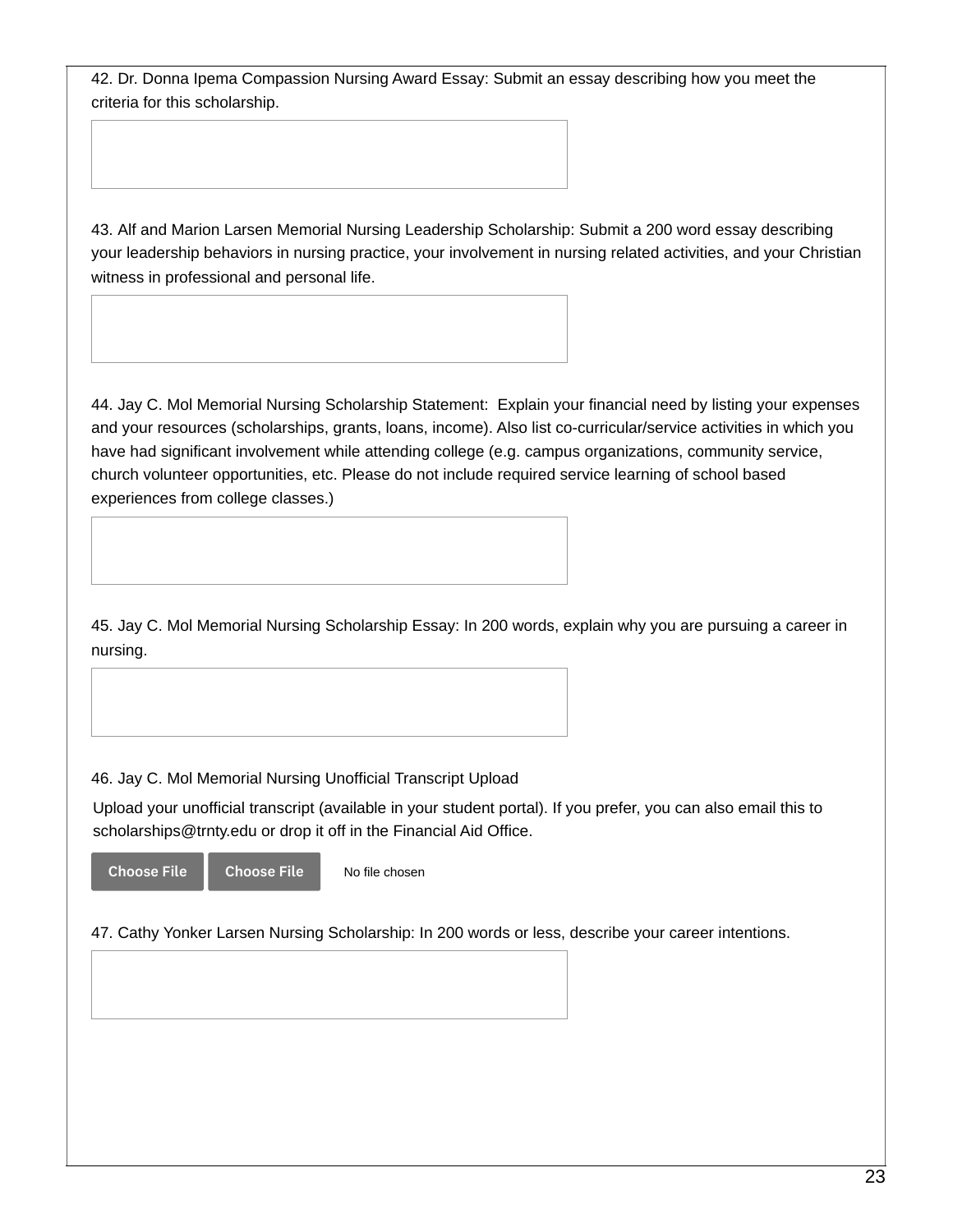48. TANA Scholarship Essay: In about 500 words or less, describe how you have demonstrated leadership, community building and mentorship while a student at Trinity.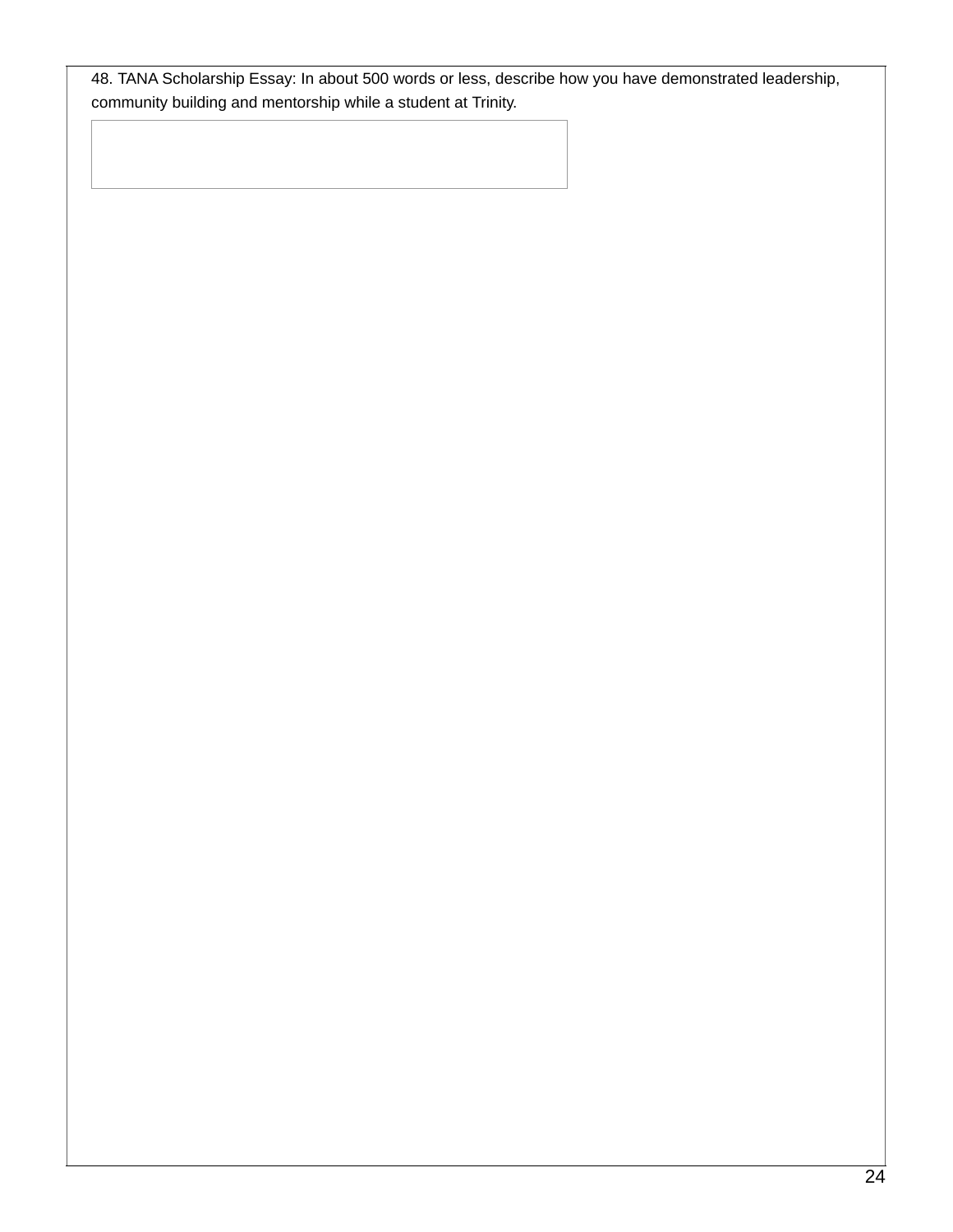# — III — TRINITY

### 2022-2023 Continuing Student Scholarship Application

# Psychology Scholarships for all undergraduate students (Traditional & Adult Undergraduate)

49. Select the Psychology scholarships for which you would like to apply.

Art & Judy Jongsma Psychology Scholarship: A renewable \$1250 scholarship is available to a rising junior psychology major who has a minimum GPA of 3.0. Applicants must complete the applicable essay field below, and must submit two faculty recommendations to scholarships@trnty.edu or deliver them to the Financial Aid Office.

Colosimo Family Honors Scholarship: Three one-time scholarships of \$1000 are available to psychology students entering their sophomore, junior, or senior year. Applicants must have earned a cumulative GPA of 3.25 or higher. Priority will be given to students who identify as First Generation College students or students of color. Applicants should submit a 500 word proposal that describes a mentored project that they plan to engage in with a faculty member. For example, a student might propose leadership in the psychology club, assistance with departmental conferences, or psychology related programming. This project will be mentored by a faculty member in the Counseling and Psychology Department over the course of the semester or academic year.

Colosimo Family Undergraduate - Psychology Faculty-Student Collaboration Scholarship: One \$2000 one-time scholarship is available to rising sophomore, junior or senior who submits a proposal in collaboration with psychology faculty members. Applicant must have a cumulative GPA of 3.25 or higher. Applicant should submit a 500 word description of how the applicant plans to participate in research within the department. For example, through the Psychology Research Lab, an independent study or an advanced research practicum. Applicant should include a brief summary (maximum 200 words) of the project they plan to work on. Projects can be for a semester or a year, and results of the project must be presented in a public form (i.e. OPUS, MPA, ACCA Student symposium). Projects can be empirical research, comprehensive research review, inter-disciplinary study, theoretical analysis, or applied project related to psychology or service learning. Applicants must complete the fields below, and must submit the proposal to the Financial Aid Office.

#### 50. Please complete the fields below.

| If applying for the          |  |
|------------------------------|--|
| <b>Psychology Faculty-</b>   |  |
| <b>Student Collaboration</b> |  |
| Scholarship, give the name   |  |
| of the faculty member        |  |
|                              |  |
| collaborating on the project |  |

#### 51. Colosimo Family Honors Scholarship Proposal Upload

Upload your proposal. You can also email it to scholarships@trnty.edu or deliver it to the Financial Aid Office.

Choose File Choose File

No file chosen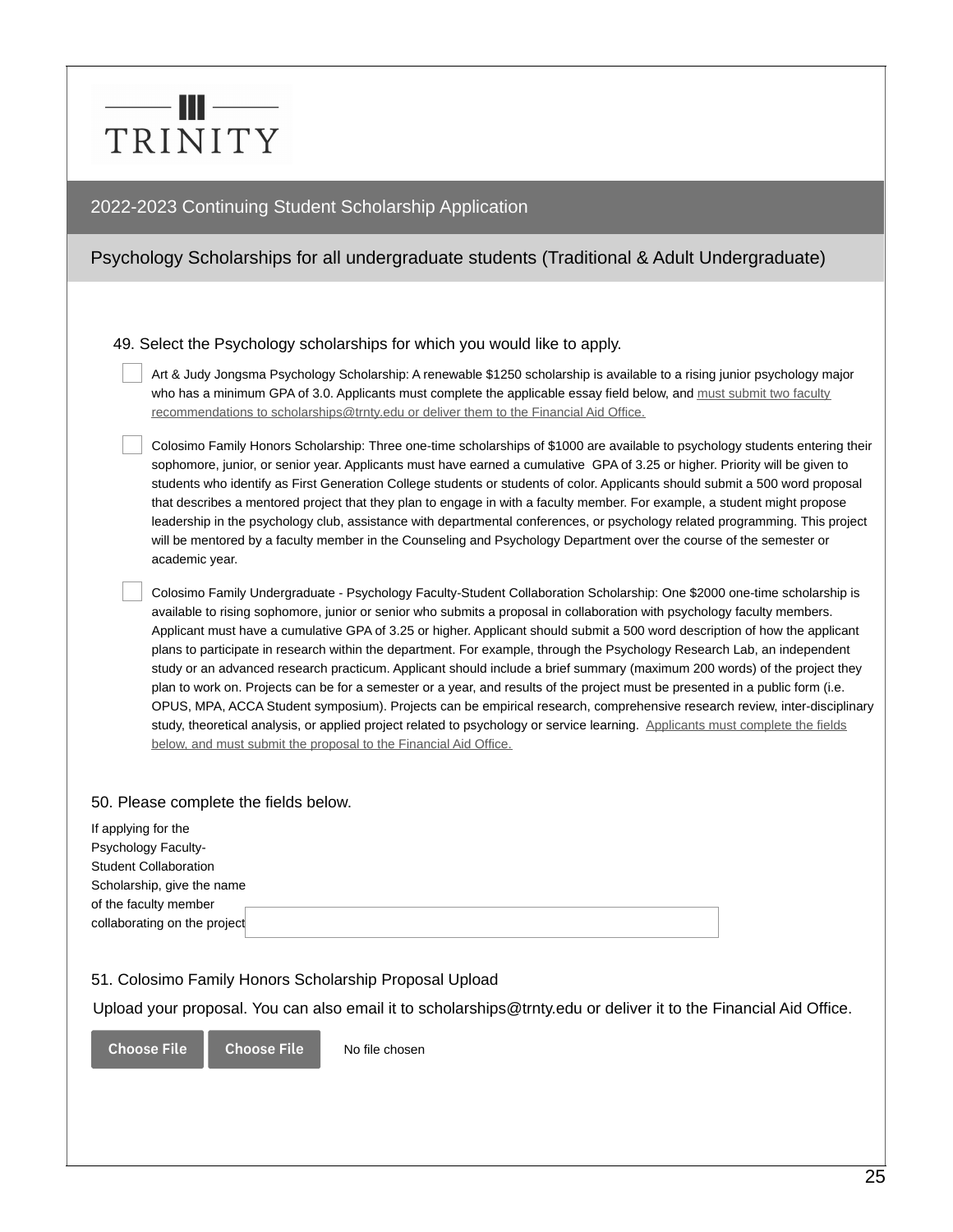52. Colosimo Family Undergraduate Psychology Faculty-Student Collaboration Scholarship Proposal Upload

Upload your research proposal. You can also email it to scholarships@trnty.edu or deliver it to the Financial Aid Office.

Choose File Choose File

No file chosen

53. Art & Judy Jongsma Psychology Scholarship Essay: Submit a statement about your interest in psychology.

- \* 54. Choose an option below.
	- Take me to the navigation page for the Traditional Undergraduate Program
	- Take me to the navigation page for Adult Undergraduate Programs (Adult Studies)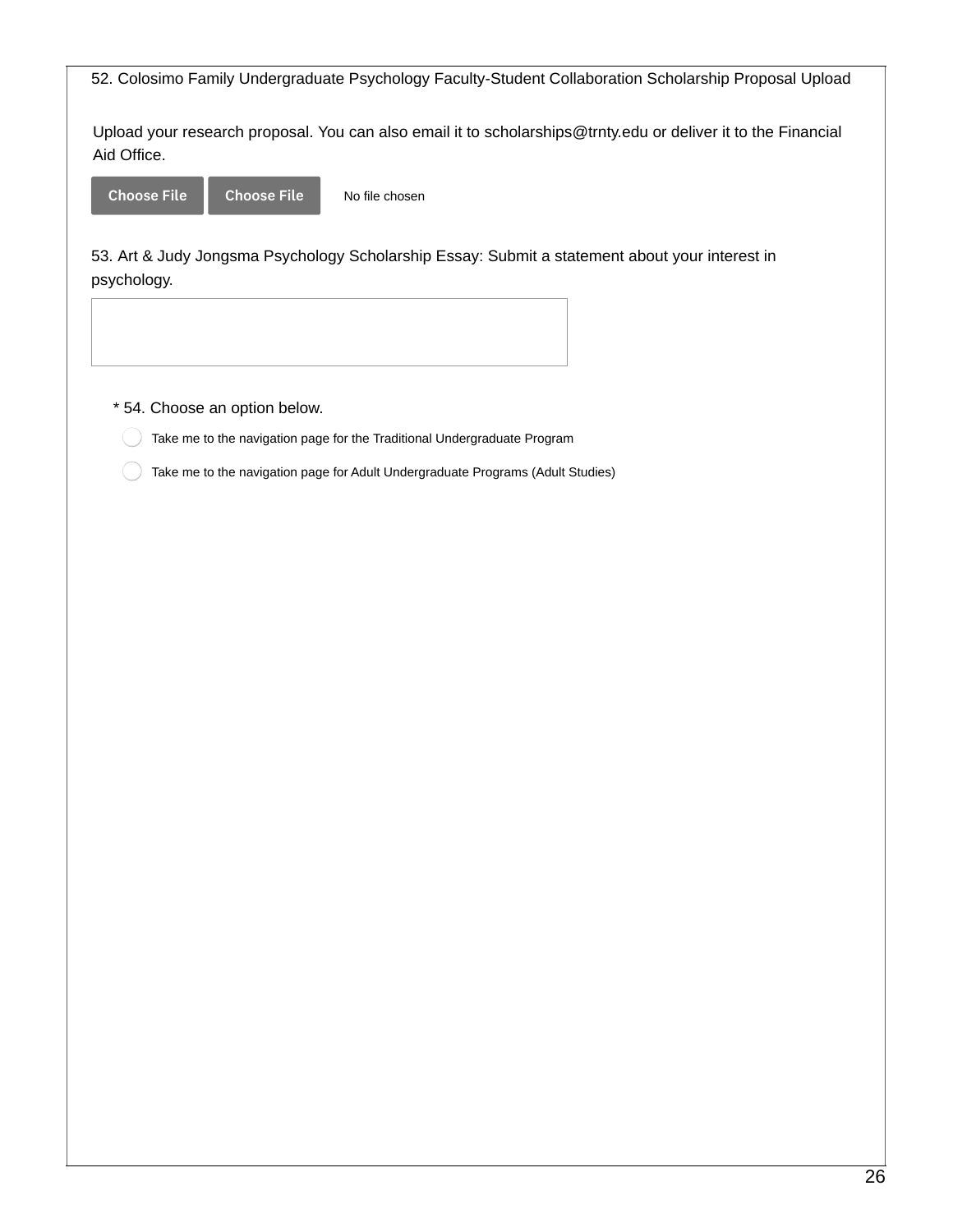|         | W |  |  |
|---------|---|--|--|
| TRINITY |   |  |  |

Psychology Scholarships for the Graduate Program

55. Select the scholarships for which you would like to apply.

Graduate Counseling Scholarship: Awards up to \$1000 are available to students that have completed at least one semester in the graduate Clinical Mental Health Counseling program and have maintained a 3.0 cumulative GPA. Preference is given to students who identify as First Generation College students, students of color or students with financial need. Applicants must complete the applicable fields below.

56. For scholarship listed above: List activities or responsibilities (academic or extracurricular/volunteer) related to your program of study.

| ົ          |  |
|------------|--|
| 3.         |  |
| $\sqrt{ }$ |  |
| 5.         |  |

57. For the scholarship listed above: Submit a 500 word essay in response to the following: How will you integrate social justice into the work of your career as a counselor?

Upload your proposal. You can also email it to scholarships@trnty.edu or deliver it to the Financial Aid Office.

Choose File Choose File

No file chosen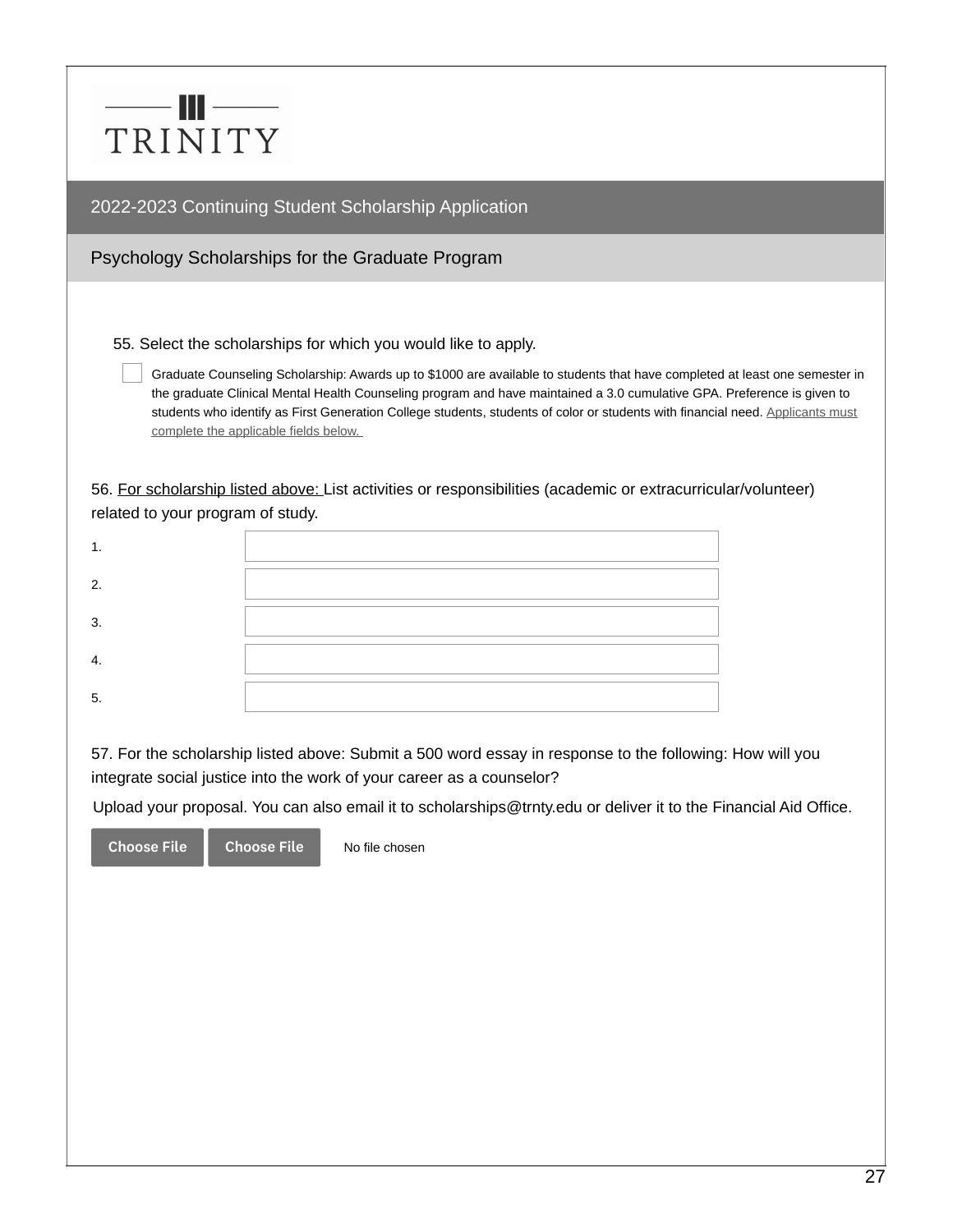# $\frac{1}{\| \mathbf{u} \|_2} = \frac{1}{\| \mathbf{u} \|_2} = \frac{1}{\| \mathbf{u} \|_2} = \frac{1}{\| \mathbf{u} \|_2} = \frac{1}{\| \mathbf{u} \|_2} = \frac{1}{\| \mathbf{u} \|_2} = \frac{1}{\| \mathbf{u} \|_2} = \frac{1}{\| \mathbf{u} \|_2} = \frac{1}{\| \mathbf{u} \|_2} = \frac{1}{\| \mathbf{u} \|_2} = \frac{1}{\| \mathbf{u} \|_2} = \frac{1}{\| \mathbf{u} \|_2} = \frac{1$ TRINITY

2022-2023 Continuing Student Scholarship Application

# Social Work Scholarships for Traditional Undergraduate students

58. Select the Social Work scholarships for which you would like to apply.

Howard and Verna De Haan Family Social Work Scholarship: Five one-time scholarships of \$500 are available to rising junior and senior social work students who demonstrate a commitment to working toward social justice through advocacy and leadership efforts. A minimum GPA of 3.3 is required. (Applicants must complete the essay field below)

Engbers Memorial Social Work Scholarship for Gerontology: One renewable scholarship of \$1000 is available to a Junior working toward a degree in social work and demonstrating interest and passion for the field of gerontology. Applicant must complete the essay field below.

59. Howard and Verna De Haan Family Social Work Scholarship Essay: Describe activities you have participated in (or plan to participate in) that demonstrate both your advocacy efforts and your leadership efforts. Also describe your commitment to working towards social justice.

60. Engbers Memorial Social Work for Gerontology essay: What inspired your interest and passion in the field of Gerontology? What do you hope to do in your future career in Gerontology?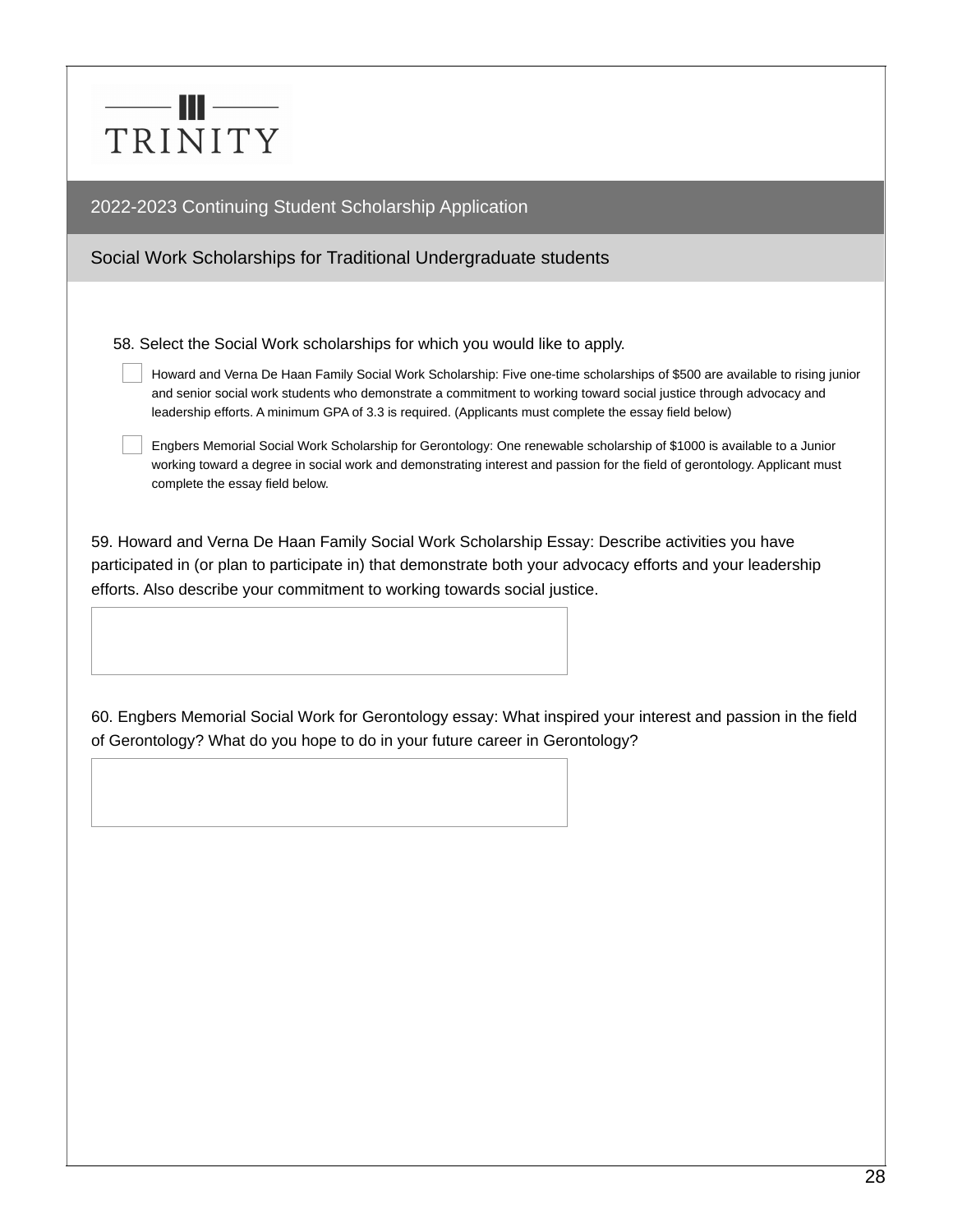

## Special Education Scholarships for all undergraduate (Traditional & Adult Undergraduate)

61. Select Special Education Scholarships for which you want to be considered.

| Butch and Dot Bruinius Scholarship: A one-time scholarship of \$1200 available to a rising junior or senior special education |  |
|-------------------------------------------------------------------------------------------------------------------------------|--|
| major.                                                                                                                        |  |

Ben Hofman Memorial Scholarship: A one-time award of \$1700 is available to a rising junior or senior special education major who demonstrates financial need.

Ellyn Lubbers Special Education Teaching Scholarship: Two renewable \$1800 scholarships given to rising juniors and seniors enrolled in the special education program.

Char Sytsma Memorial Scholarship: Two one-time scholarships of \$1000 available to rising sophomore, junior or senior special education majors. Preference is given to students who have a desire to teach at Elim Christian Schools. In your essay below, describe your love for people and why you want to teach in the special education field.

Charles & Ann Overzet Memorial Scholarship: A one-time scholarship of \$3,000 is given to rising junior or senior educations students with a 3.0 GPA, demonstrated financial need, and a Calvinistic worldview.

62. For the Char Sytsma Special Education Teaching scholarship: Describe your love for people and why you want to teach in the Special Education field; specifically at Elim Christian School.

63. For the Charles & Ann Overzet Memorial Scholarship: Provide a statement about your Calvinistic worldview.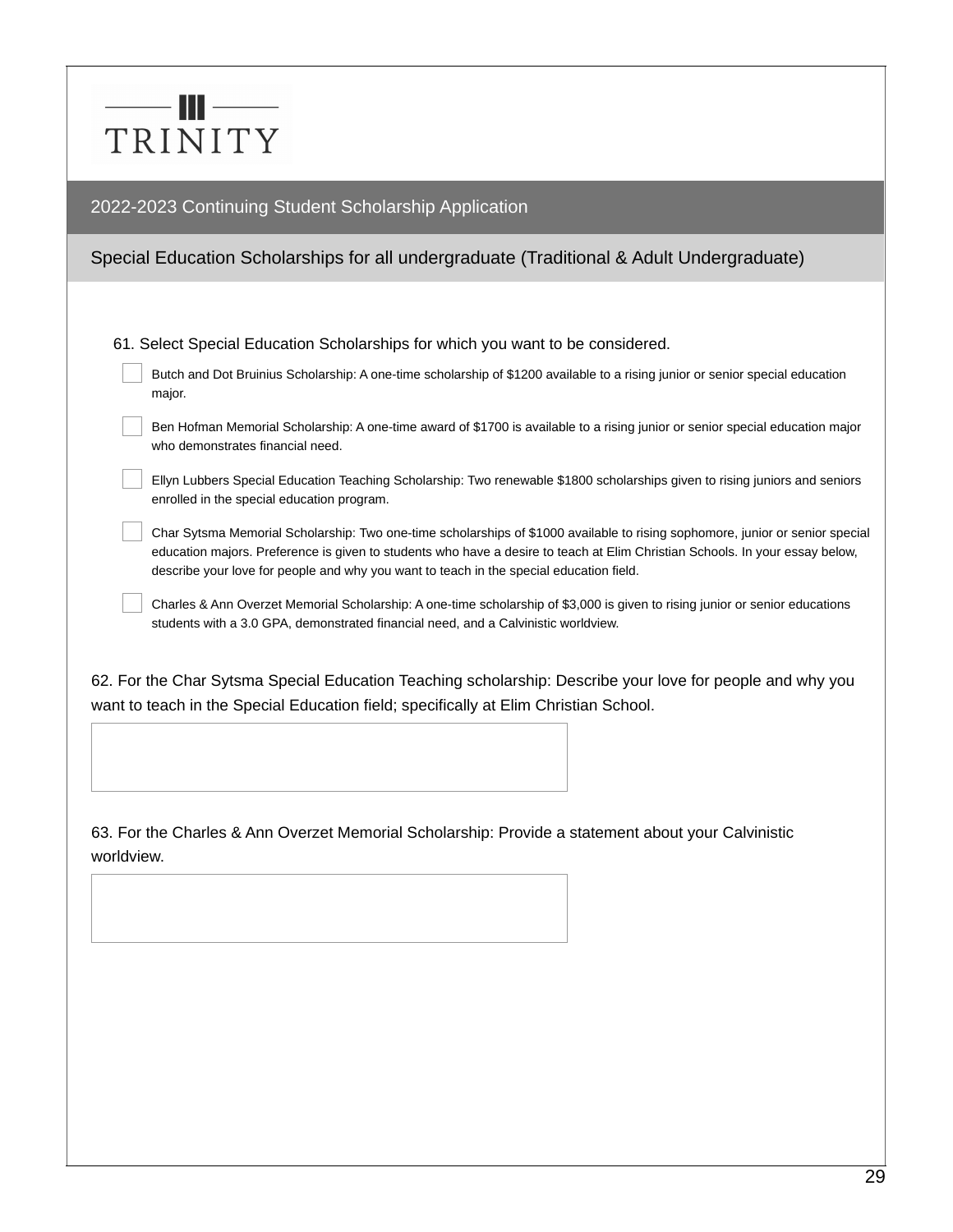

## Education & Special Education Scholarships for all undergraduate programs

### **Required information for ALL Education Scholarships: please complete all fields.**

#### 64. Teaching certification sought

- Elementary (K-9)
- Secondary (6-12)
- Special (K-12)

#### 65. Complete the following fields

| # of Credits hours<br>completed at Trinity |  |
|--------------------------------------------|--|
| # of Credit hours<br>transferred in        |  |
| Teaching<br>concentration/minor            |  |
| Specialization(s)                          |  |
|                                            |  |

66. What is your expected graduation term? (found on your student portal)

| Fall 2022        |
|------------------|
| Spring 2023      |
| Summer 2023      |
| <b>Fall 2023</b> |
| Spring 2024      |
| Summer 2024      |
| <b>Fall 2024</b> |
| Spring 2025      |
| Summer 2025      |
|                  |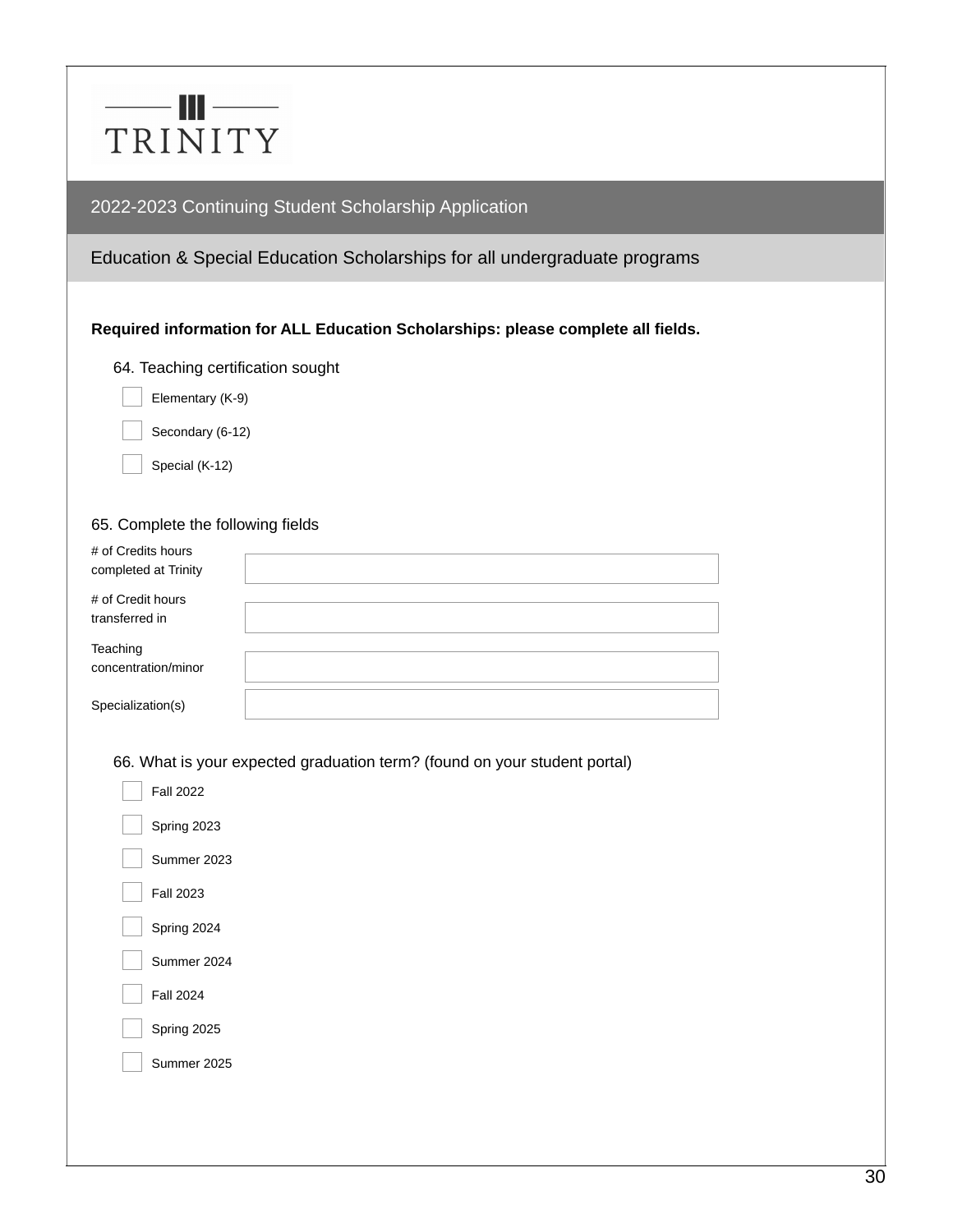67. Do you plan to teach in a Christian School?  $\hat{\mathbf{z}}$ 

68. Teacher-aiding experiences completed (list date, hours completed, grade-level taught, and school)

| ◠ |  |
|---|--|
| n |  |
|   |  |
|   |  |

69. List areas of college activity or positions of leadership.

70. Write a short essay about your goals and vision for teaching, and how your experiences are preparing you to become a great teacher.

Two letters of recommendation are required:

1) One from a faculty member in your concentration or specialization 2) One from any Trinity faculty, staff, or administrator.

The Education Scholarships Recommendation Form is at [here](https://www.trnty.edu/admissions-financial-aid/financial-aid-resources/). Recommendations should be emailed to scholarships@trnty.edu or delivered to the Financial Aid Office.

\* 71. Choose an option below.

Take me to the navigation page for the Traditional Undergraduate Program

Take me to other Special Education Scholarships for the Adult Undergraduate (Adult Studies) Program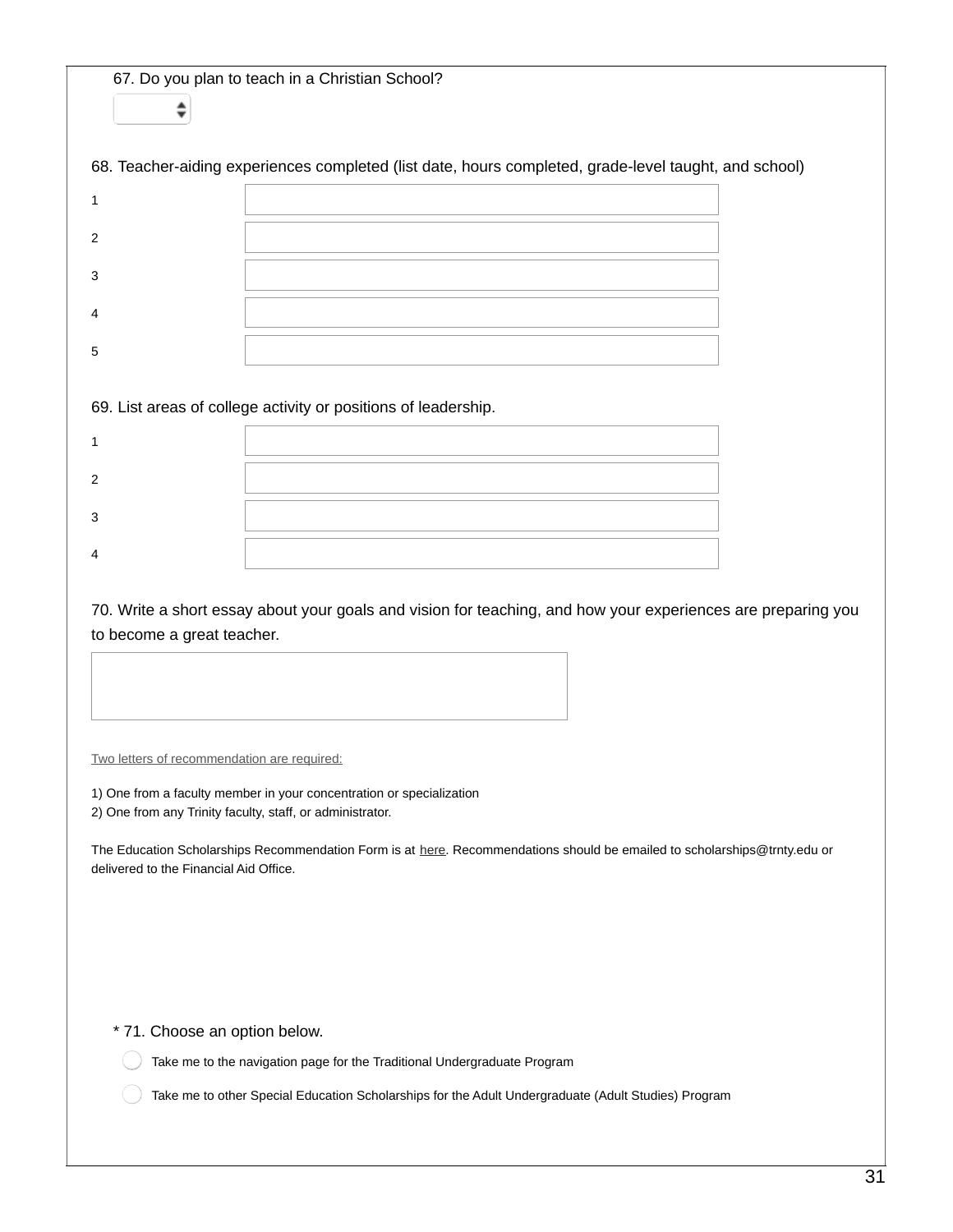|         | Ш |  |  |
|---------|---|--|--|
| TRINITY |   |  |  |

### Special Education Scholarships for Adult and Graduate Programs

72. Select the scholarships for which you would like to apply.

Center for Special Education Scholarship: Up to four one-time awards of \$500 are available to students enrolled in the adult special education program or the graduate special education programs, and who have been employed at Elim Christian School for at least 3 months. Applicants must complete the applicable fields below.

Audrey H. Kooyenga Adult Special Education Scholarship: A one-time \$1000 scholarship awarded to a Senior in the Adult Special Education Program or a Special Education Graduate student who has 1-2 years of accumulated experience in Special Education related activities, a a graduate of a Christian high school and/or college, had at least a 3.25 cumulative GPA prior to enrolling at Trinity and a current cumulative GPA of at least 3.5.

73. For scholarship above: List activities or responsibilities (academic or extracurricular/volunteer) related to your program of study.

| ົ  |  |
|----|--|
| 3. |  |
|    |  |
| 5. |  |

74. Center for Special Education Scholarship Essay: Submit an essay (maximum 500 words) describing your motivation for working with students at Elim Christian School.

75. For the Audrey H. Kooyenga Scholarship: Name of the Christian high school or college you graduated from.

76. For the Audrey H. Kooyenga Scholarship: What was your cumulative GPA prior to enrolling at Trinity?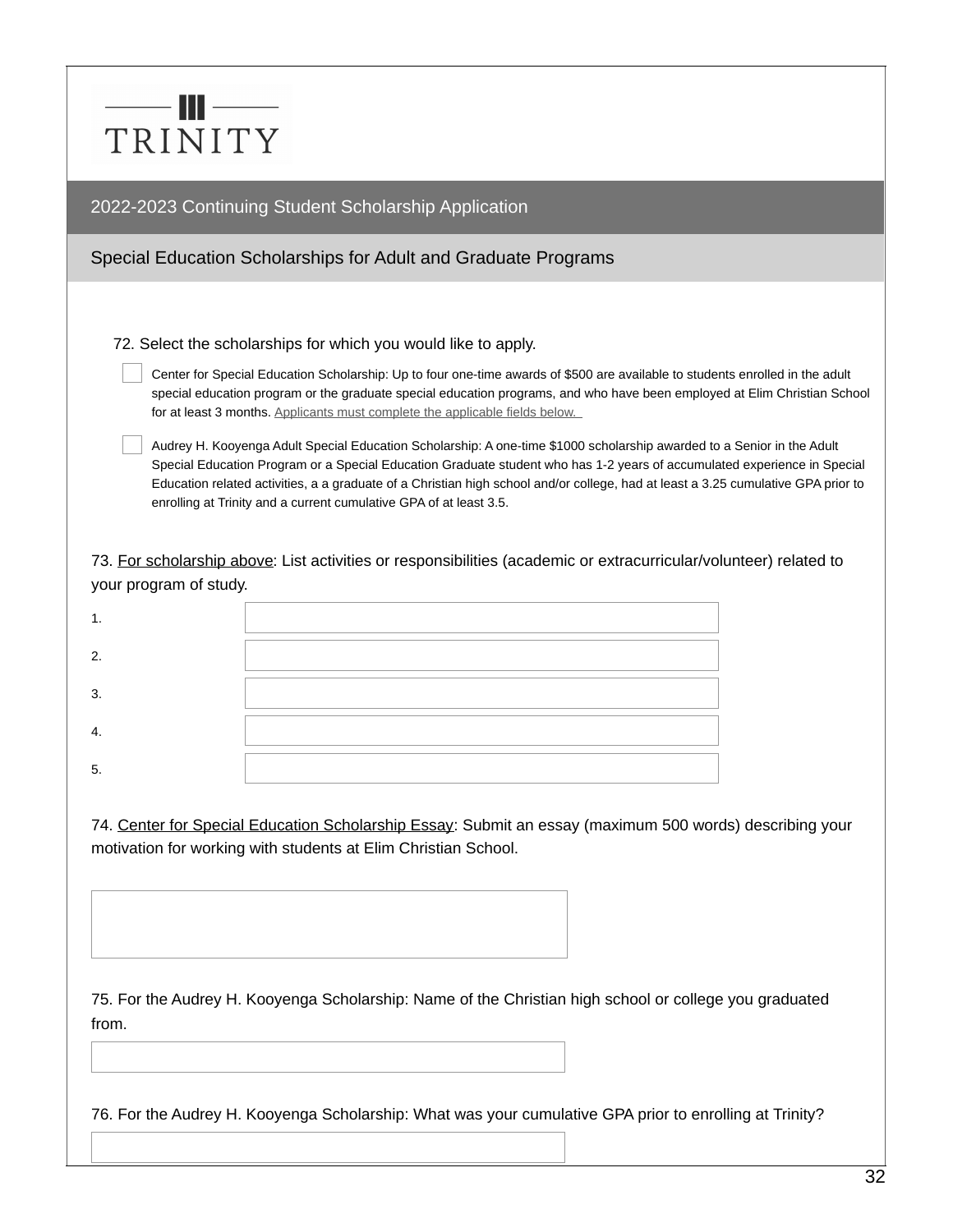| 77. For the Audrey H. Kooyenga Scholarship: What is your current cumulative GPA?              |
|-----------------------------------------------------------------------------------------------|
|                                                                                               |
|                                                                                               |
| * 78. Choose and option below.                                                                |
| Take me to the navigation page for Adult Undergraduate (Adult Studies) Programs               |
| Take me to other Special Education Scholarships for students enrolled in the Graduate Program |
|                                                                                               |
|                                                                                               |
|                                                                                               |
|                                                                                               |
|                                                                                               |
|                                                                                               |
|                                                                                               |
|                                                                                               |
|                                                                                               |
|                                                                                               |
|                                                                                               |
|                                                                                               |
|                                                                                               |
|                                                                                               |
|                                                                                               |
|                                                                                               |
|                                                                                               |
|                                                                                               |
|                                                                                               |
|                                                                                               |
|                                                                                               |
|                                                                                               |
|                                                                                               |
|                                                                                               |
|                                                                                               |
|                                                                                               |
|                                                                                               |
|                                                                                               |
|                                                                                               |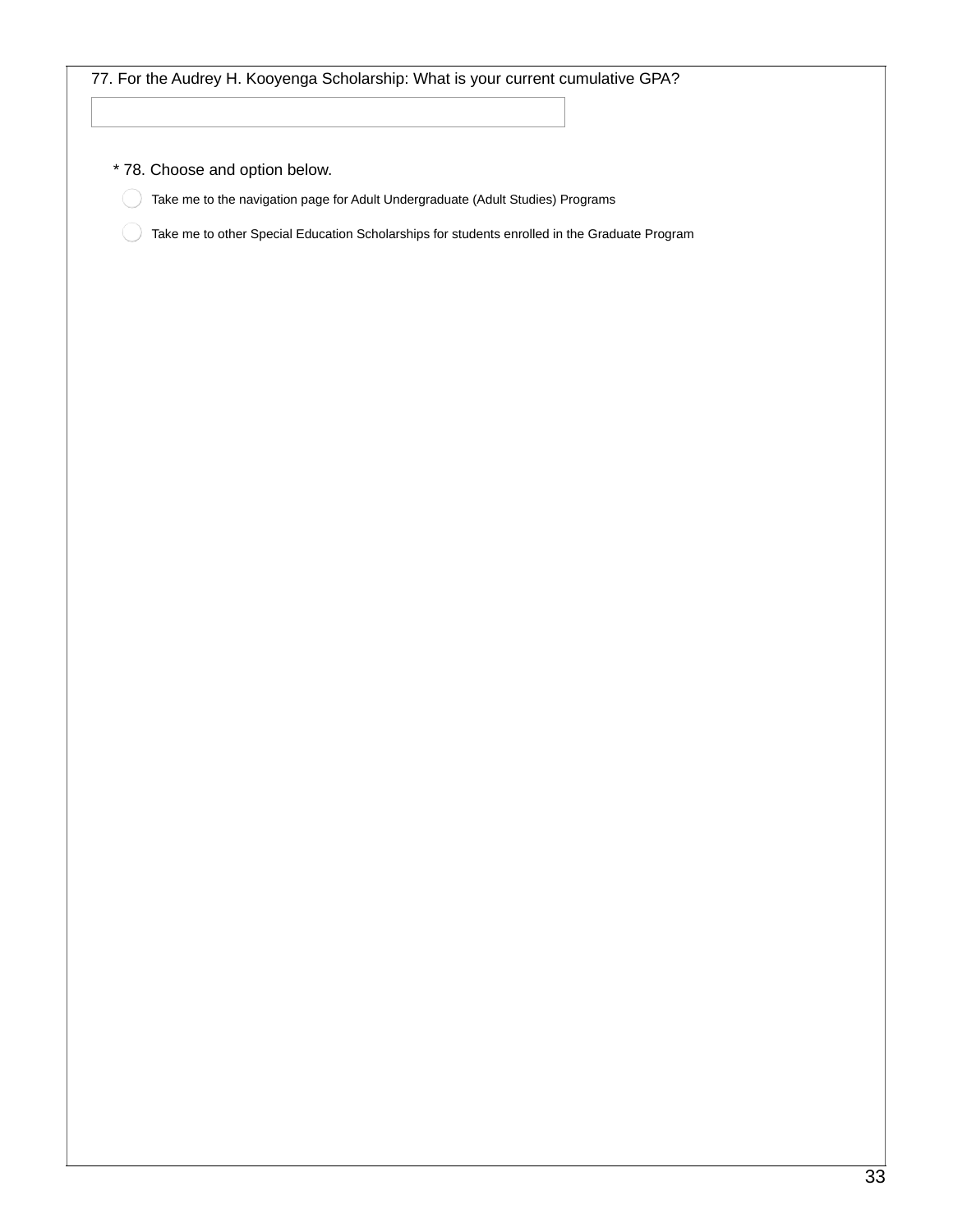

Special Education Scholarships for Graduate Programs

79. Select the scholarships for which you would like to apply.

Ozinga Urban Education Scholarship: A one-time \$1000 scholarship given to first year graduate student in the education program, who has demonstrated academic achievement (3.5 GPA) in their undergraduate work. Preference is given to those with financial need and who are teaching in an elementary school, secondary school, or providing educational services to students living in an at-risk low income population.

Graduate Special Education Academic Achievement Scholarship: Two one-time \$1000 awards given annually to graduate students in the LBS I or LBS II program.

80. For all scholarships listed above: Submit an essay (maximum 500 words) about your career goals and your financial need.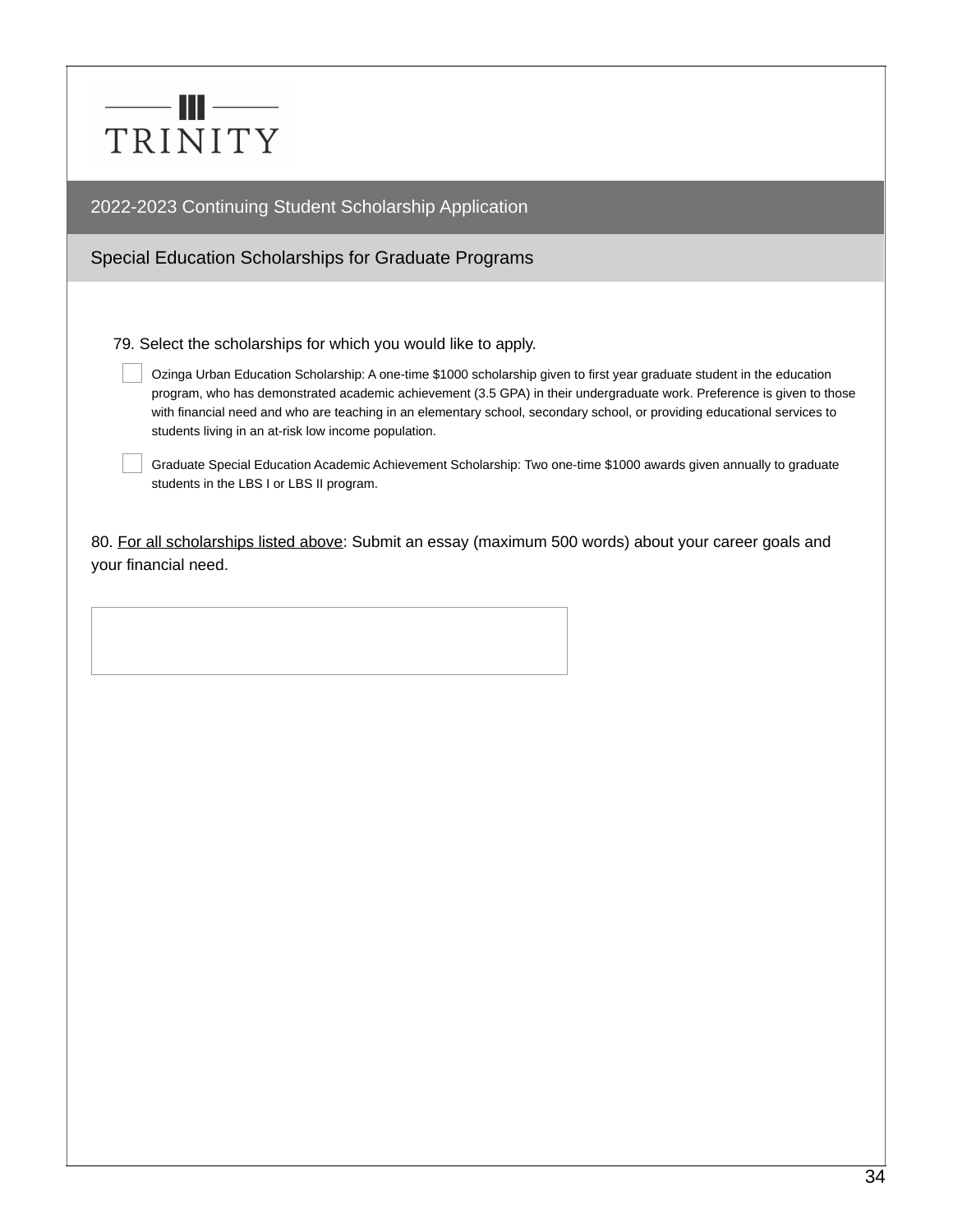

Theology Scholarships for Traditional Undergraduate students

81. Select the theology scholarships for which you would like to apply.

Don Sinnema Honorary Research Scholarship: A one-time scholarship of \$500 is available to a rising junior or senior Theology or Church Ministry major or minor with proven excellence in their academic record. Applicants must submit a scholarly research project proposal. To apply, contact Prof. Ben Ribbons @ ben.ribbons@trnty.edu.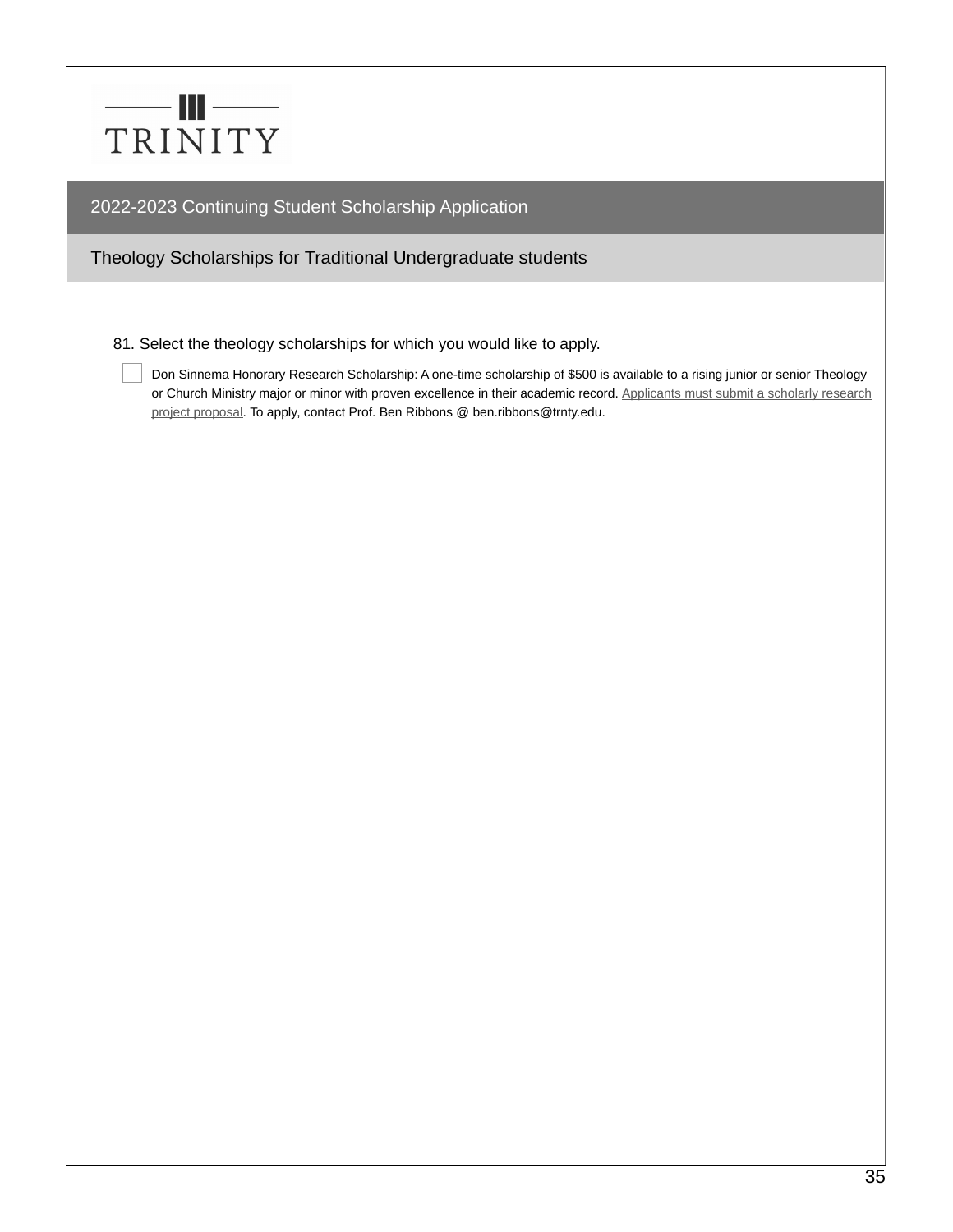# $-\|$   $-\|$ TRINITY

## 2022-2023 Continuing Student Scholarship Application

# Other scholarships available to students in the Traditional Undergraduate Program

82. Select the scholarships for which you would like to apply.

| Student Memorial Scholarship: Two one-time \$1000 scholarships awarded to rising junior or senior students with outstanding |
|-----------------------------------------------------------------------------------------------------------------------------|
| Christian character.                                                                                                        |

Music and Theatre Scholarship: Up to three one-time scholarships of \$1000 are available to rising sophomore or junior students who are either majoring in music or are active participants in Trinity's theatre program (preference is given to communication arts majors with a minor/concentration in theatre).

Maurice Vander Velde Junior Scholar Awards: Up to five awards are available to rising juniors and seniors to pursue advanced research in their majors, under the guidance of faculty members. See Dr. Craig Mattson for more information.

Harry & Barbara Kampenga Scholarship: One \$3900 award given annually to a junior or senior student from SE Wisconsin area who has a 3.0 GPA. Preference will be given to a student majoring in nursing or education.

Edwin Gabrielse Memorial Scholarship: This scholarship is given in celebration of the life and faithful example of Edwin Gabrielse. A \$1200 award will be given annually to a junior from Wisconsin who, in order of priority, has a diagnosis on the autism spectrum, or seeks to work in the social work or special education field with those who have autism, or who seek to teach children, or who seek to be a social worker or business professional. Applicants must complete the applicable field below.

Garret & May Kampenga Memorial Scholarship: One \$2700 renewable award given each year to a sophomore, junior, or senior student from the Northwest Indiana area, who has a current 2.7 or higher GPA.

83. Edwin Gabrielse Memorial Scholarship Essay: In less than 500 words, describe your personal experience with autism or with those who have been diagnosed with autism. How does that experience impact your career aspirations?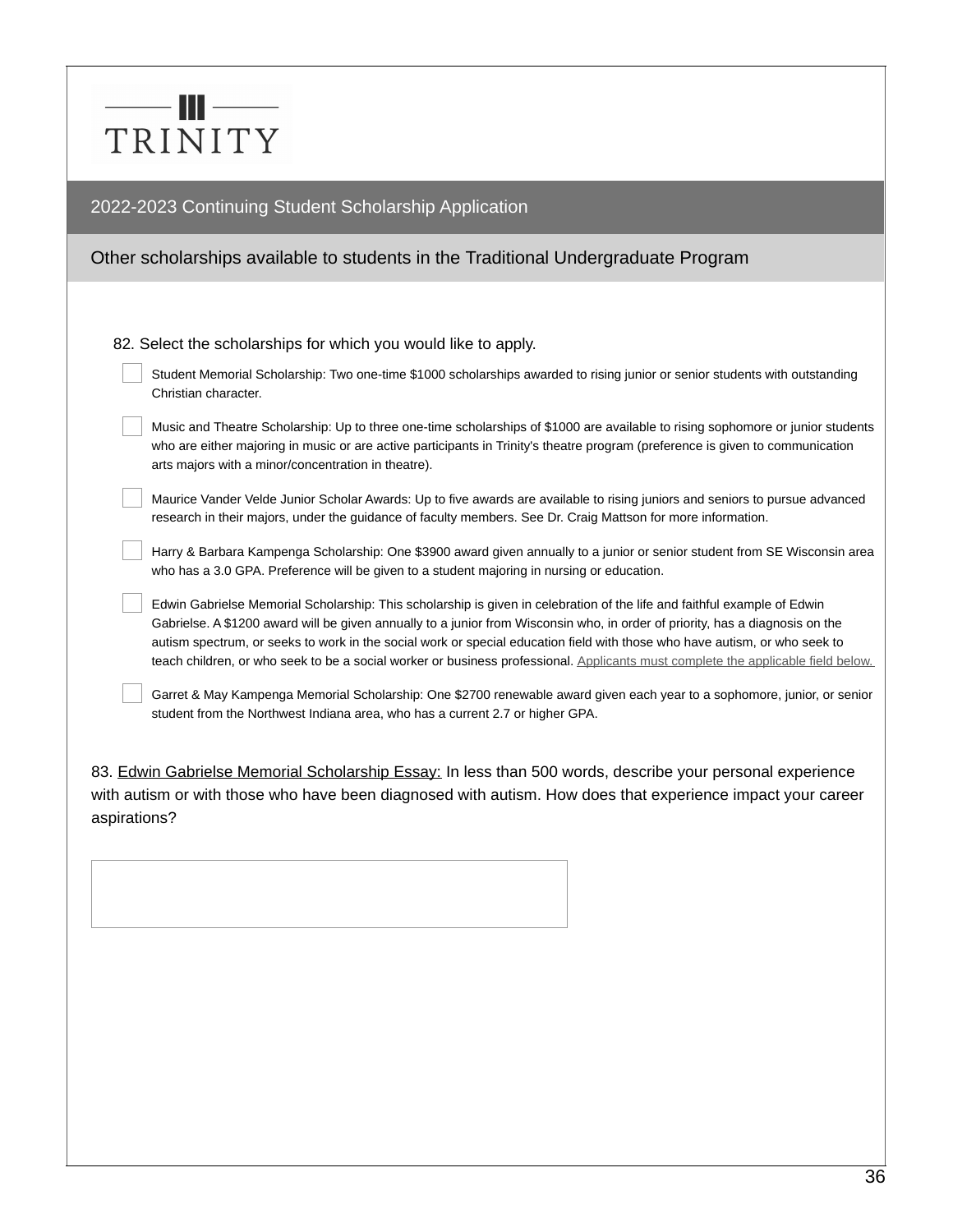# —— III —— TRINITY

# 2022-2023 Continuing Student Scholarship Application

Other scholarships available to all students

84. Select the scholarships for which you would like to apply.

Carol and Henry Kamp / Edith and Clarence Schemper Organ Scholarship: A one-time scholarship of \$2000 is available to a rising junior or senior who shows a Christian commitment and contribution to church organ music programs, as well as the Trinity organ music program. Applicants need not be a music major, but a cumulative GPA of 2.5 is required. Applicants must prepare and perform a major Bach work and one other contrasting piece. Organ lessons are required for scholarship recipients. For more information, contact Dr. Peters.

Lynndell & Russell Hollender Organ Scholarship: One \$2,000 scholarship available to a student interested in leading worship as an organist, who already has proficiency on a keyboard instrument and who has a 3.0 GPA. Preference is given to music majors or minors and to those who enroll in organ lessons. Applicants must complete the applicable essay field below.

Bassam Michael Madany Scholarship: A one-time scholarship of \$1800 is available to a rising sophomore, junior or senior international student with financial need and who shows Christian commitment. Preference is given to those with high academic standards. Applicants must submit the Financial Aid Form for Non-United States Citizens, found at www.trnty.edu under Financial Aid Student Forms.

Peter and Yvette Madany Service Scholarship: One one-time scholarship of \$1000 is available to a rising junior or senior to defray the costs of participating in a service project. The project can be either a spring break service project or a project that occurs over the academic year in the greater Chicago area and includes a weekly time commitment. The recipient will be asked to submit to the Office of Financial Aid, a progress report during the service project and a summary report at the end of the service project. Applicants must complete the applicable essay field below.

Robert W. and H. Christine McCrory Memorial Scholarship: A one-time scholarship of \$1000 is available to a foreign-born student with a cumulative GPA of 3.0, with preference given to those of Asian descent. Further preference is given to rising sophomores, and then to psychology or education majors. Applicants must complete the applicable essay field below.

85. Lynndell & Russell Hollender Organ Scholarship Essay: In about 250 words, explain the relevance of organ music in present-day worship services.

86. Bassam Michael Madany Scholarship: Upload the Financial Aid Form for Non-United States Citizens.

Upload your completed form. It may also be emailed to scholarships@trnty.edu or delivered to the Financial Aid Office.

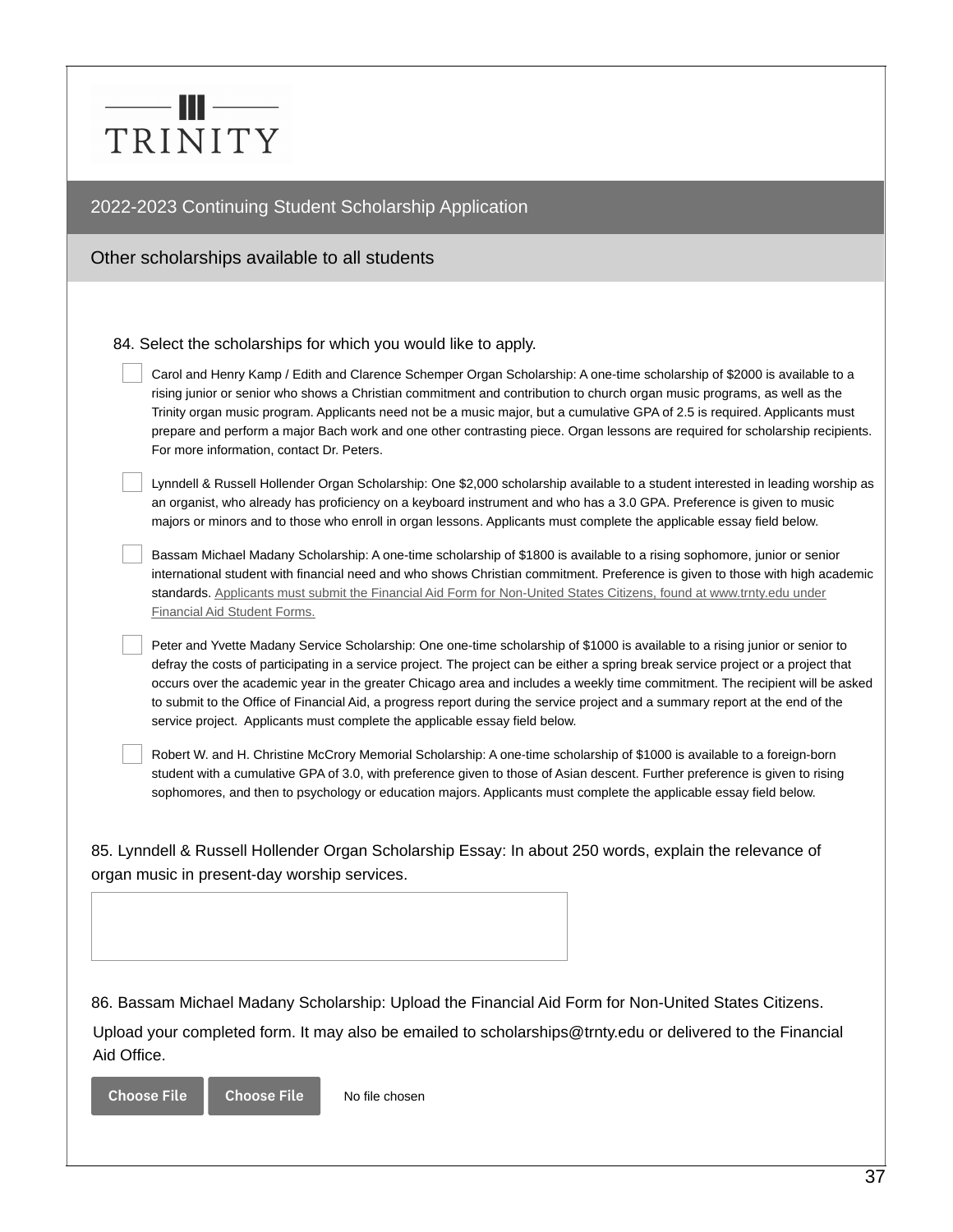87. Peter and Yvette Madany Service Scholarship Essay: Describe the service project you will be doing, including location, start date, duration, and objective.

88. Robert W. and H. Christine McCrory Scholarship Essay: In 300 words, write about the integration of your major and your mission or calling.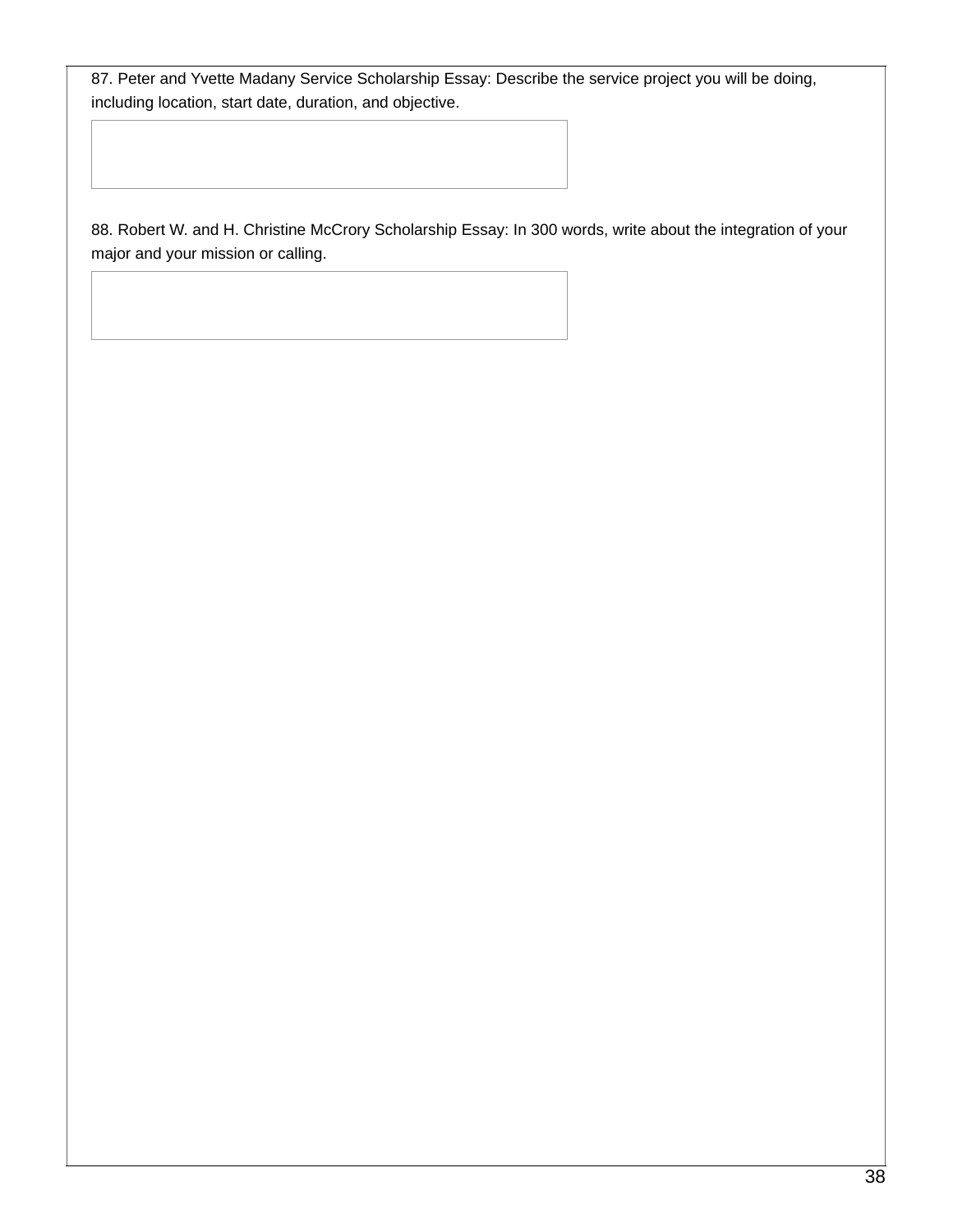# $\qquad \qquad \blacksquare$ TRINITY

# 2022-2023 Continuing Student Scholarship Application

# Navigation: Return or Submit

#### \* 89. Choose an option below.

- Take me to the navigation page for the Traditional Undergraduate Program
- Take me to the navigation page for the Adult Undergraduate Programs
- Take me to the navigation page for the Graduate Programs
- I'm ready to submit my application